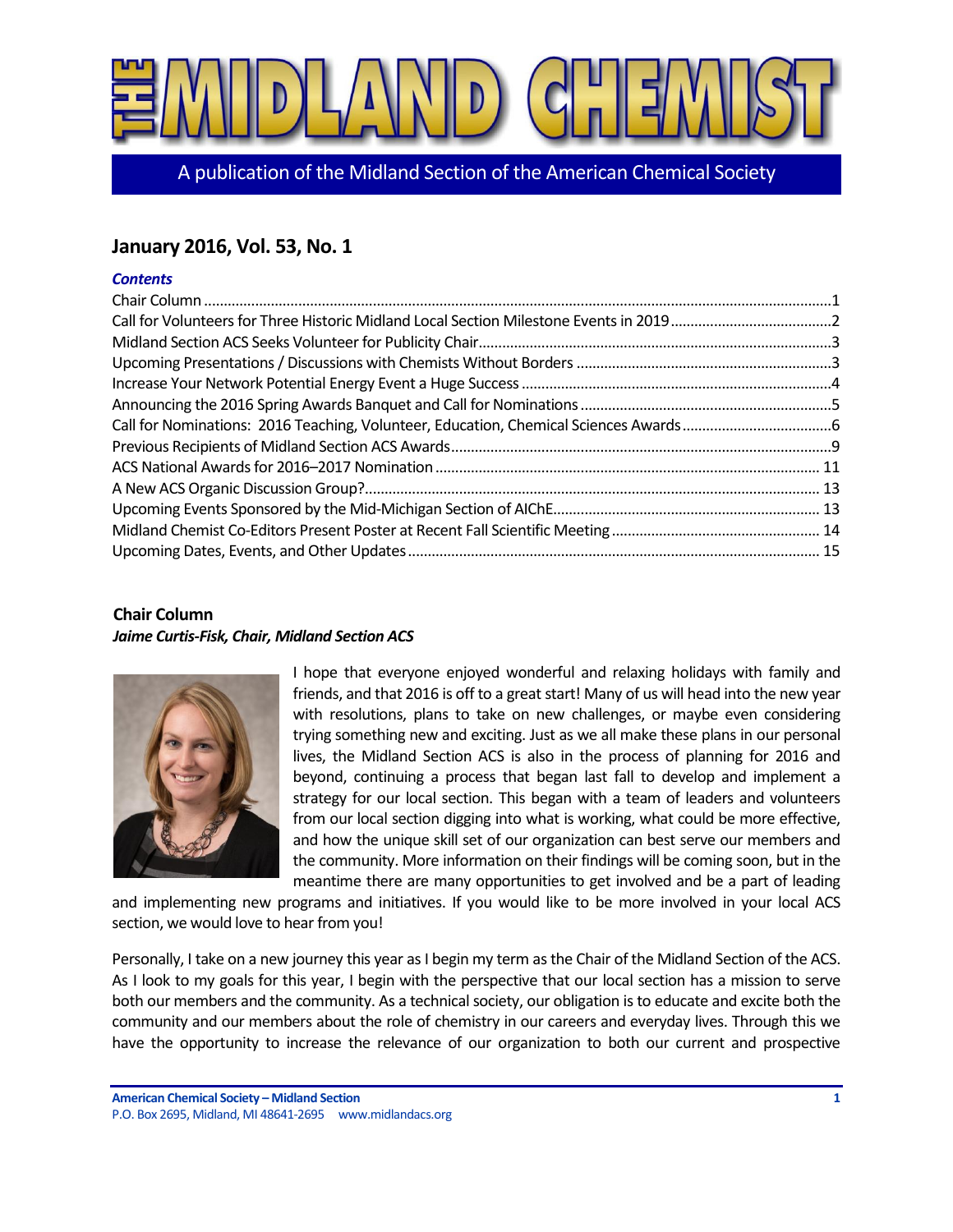members. We can achieve this through continuing technical programs, providing opportunities for professionals and our student members to network and learn more about the technology in development within our own community, and facilitating career development opportunities for all levels from student through professionals. I look forward to working with our program committee and our other committees such as WCC, YCC, and many others in developing exciting new opportunities for our members.

In parallel with optimizing programs targeted at our members, this year I will also work with our volunteers and local section leadership to evaluate the outreach program. We will seek to increase involvement by offering programs that satisfy a wide range of interests and utilize the broad expertise of our membership. Our strong outreach program already has a reputation for quality and impact. In addition to increasing participation, the next stage in our program should be to increase partnerships with other local organizations with a shared mission. This will increase the efficiency of our time and resources, and broaden the impact on our local community. This is an excellent opportunity for anyone who has an interest in volunteering or who would like to hone their leadership skills to take part in developing this new strategy and putting the plan into action.

In summary, there are many exciting things ahead for us in 2016 and many opportunities for our members to be involved! I would love to hear from anyone who has feedback, ideas, or is looking for how to get involved. I can be reached conveniently by e-mail [\(jlcurtisfisk@dow.com\)](mailto:jlcurtisfisk@dow.com) or by phone (989-638-7044). Thank you, and Happy New Year!

# <span id="page-1-0"></span>**Call for Volunteersfor Three Historic Midland Local Section Milestone Events in 2019** *Michelle Cummings, Director, Midland Section ACS*

The Midland Section of the ACS is seeking out individuals to start planning three different large and exciting events coming along in 2019. Our local section is embarking on **three historic milestones in 2019** – celebrating the **100th Anniversary of the Midland Section**, facilitating the **75th Anniversary of the Fall Scientific Meeting**, and hosting the **50th Anniversary of the Central Regional Meeting** (CERM). These will be separate events with some level of coordination required between and among them. 2019 will be a momentous year that you will want to be a part of!

We are seeking individuals that would have some interest in one or more of the following general areas:

- 
- 
- Historical Writers Program
- National Historic Chemical Landmarks Expositions
- Fundraising / Grant Writing example and the Symposia
- Meeting Logistics
- Event Chair  **Awards / Recognition**
- PR / Media Finance / Treasurer
	-
	-
	-

Why get involved? There is a vast range of benefits to helping organize large events such as these. This includes a great way and an opportunity to **collaborate and network** with other individuals in the local section and in the community at large. It allows you to demonstrate your **organizational leadership capabilities** outside of your immediate workplace. You will **develop or learn new skills** or **leverage existing skills**, and **boost your career options**.

We have a great group of people that want to work with you! So, plan to be a part of this exciting experience by contacting Michelle Cummings at [michelle.cummings@dowcorning.com.](mailto:michelle.cummings@dowcorning.com)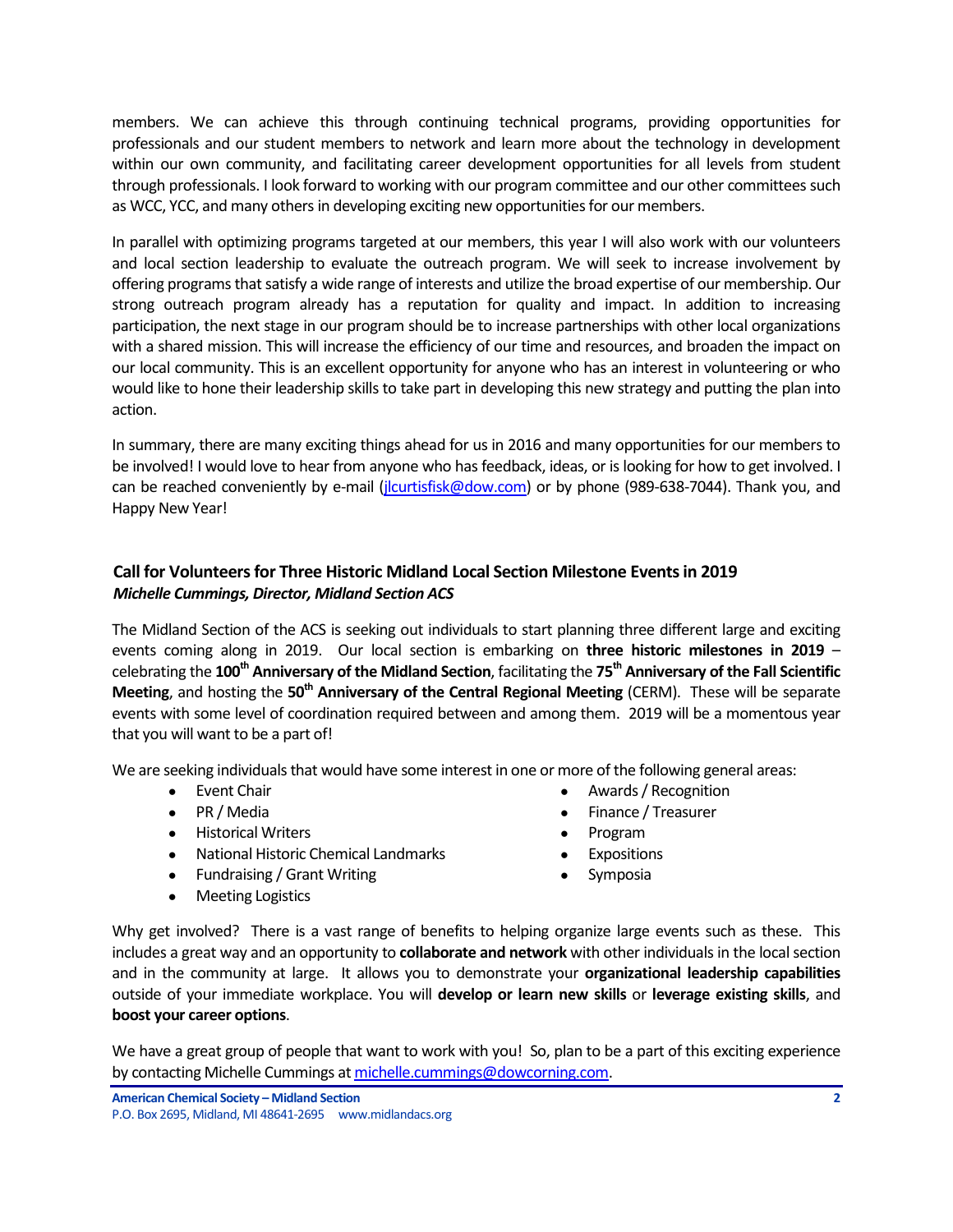# <span id="page-2-0"></span>**Midland Section ACS Seeks Volunteer for Publicity Chair** *Amy Tesolin-Gee, Publicity Chair, Midland Section ACS*

The Midland Section ACS is seeking a volunteer to take on the role of publicity chair in 2016. If you would enjoy putting your communication skills to good use while interacting with the public, fellow scientists, and



local media contacts, please consider volunteering for this opportunity. In doing so, you will help provide a critical service to the Midland Section by promoting our STEM outreach and technical programs to ACS members and to the general public.

In addition to the chair role, we are also seeking those individuals who may be interested in serving as part of a publicity team. If you're a photographer—amateur or advanced—or social media guru, these skills are

also critical to the Section's publicity effort. Although it would be helpful, one does not need to be an ACS member to serve, and there is no specific term of commitment required.

So what is involved? At the most basic level, publicity entails partnering with event organizers to get the word out (generally by electronic means) to target audiences regarding local section activities. You will have access to contact lists comprising media outlets, public schools and more, as well as templates for helping create press releases. Depending on your time and interest—and the events calendar of the Section—this can average 1-2 hours per week. Training and other support will be provided.

Serving on the publicity team provides great opportunities to expand your network within the local scientific community. In addition to enhancing communication, leadership and organizational skills, students, retirees and others looking for professional volunteer experiences might especially appreciate the flexible nature of this role. It also provides excellent substance for a CV, résumé, or graduate school application, and can be a useful tool for professional development goals—not to mention the camaraderie and fulfillment attained by working with other service-minded people!



Your award-winning section cannot sustain its activities without you! For questions, more information, or to volunteer, please contact Amy Tesolin-Gee at [amtesolin-gee@dow.com](mailto:amtesolin-gee@dow.com) or 989-636-1903, or Gina Malczewski a[t reginamalczewski@gmail.com](mailto:reginamalczewski@gmail.com) or 989-631-4038. Thank You!

# <span id="page-2-1"></span>**Upcoming Presentations / Discussions with Chemists Without Borders** *Ronda Grosse, CWOB Board member*

If you are interested in learning more about the humanitarian work of Chemists Without Borders, and contributing to the discussion, 2016 holds two great opportunities to do so. Chemists Without Borders volunteers will be at the Analytical Pittsburgh Conference in Atlanta presenting a poster on March 7. Please stop by if you are at PittCon 2016!

In addition, the American Chemical Society has asked us to lead a symposium at the Fall National ACS meeting in Philadelphia. In conjunction with the meeting theme *Chemistry of the People, by the People and for the*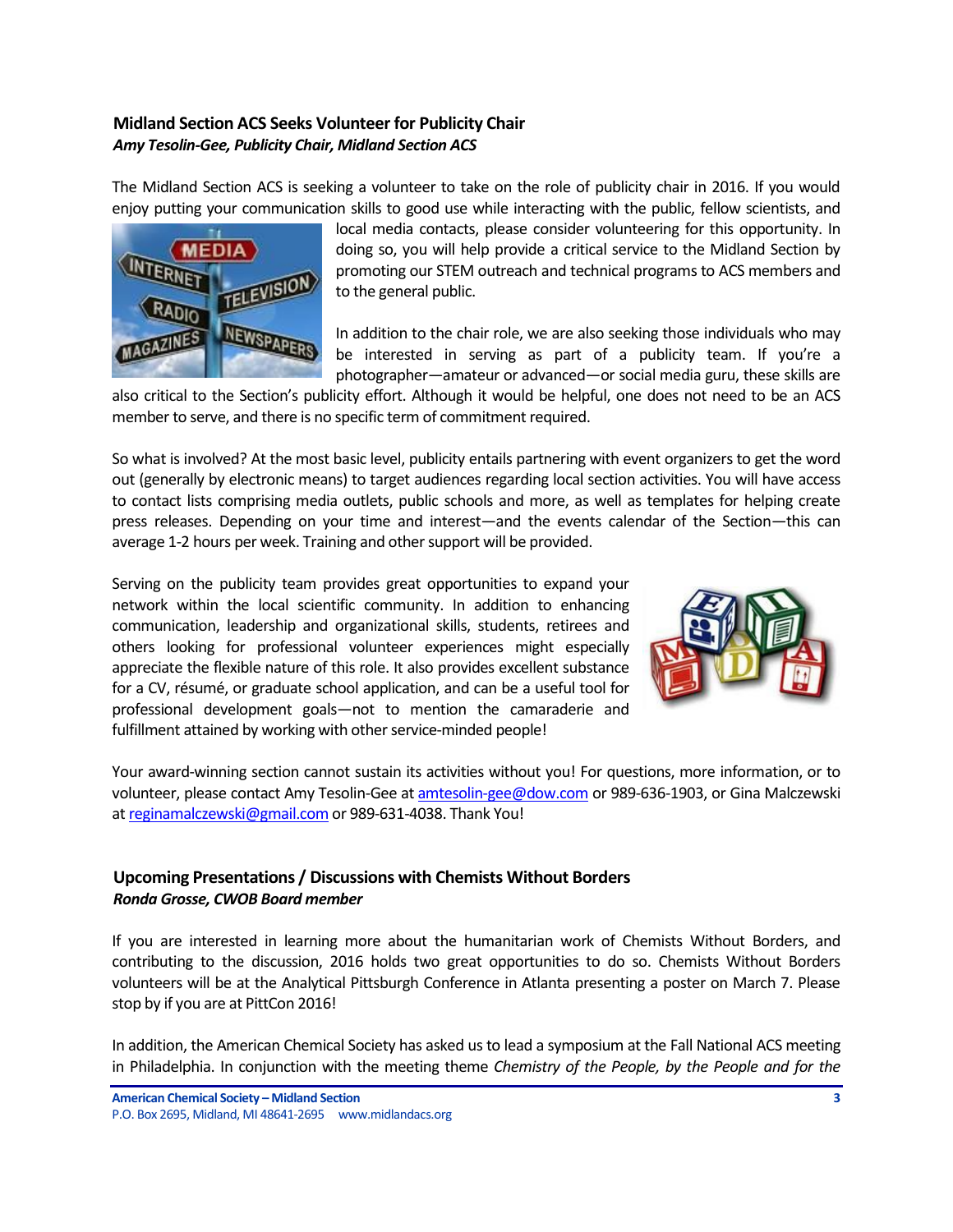*People,* this symposium will be titled "Mobilizing Chemistry Expertise to Solve Humanitarian Problems". We will highlight efforts to apply chemistry to improve the lives of those across the globe. Presentation topics include clean water initiatives, expanding access to quality medicines, science education and advancements in inexpensive analytical methodologies that can be readily applied in developing countries.

Chemists from academia, industry and non-profit organizations are uniting to work toward solutions to longstanding humanitarian issues. We look forward to fruitful discussions regarding the far-reaching benefits of these efforts and to ideas toward addressing the technical and logistical challenges. Please join us! For more information, please contact Ronda Grosse a[t rondagrosse@chemistswithoutborders.org.](mailto:rondagrosse@chemistswithoutborders.org)

## <span id="page-3-0"></span>**Increase Your Network Potential Energy Event a Huge Success** *Dale LeCaptain, Councilor, Midland Section ACS*

The Mountain Town Brewing Company in Mount Pleasant was the setting for dinner, networking, and a little trivia fun on November 13, 2015! The event, the first ever (and hopefully annual) Midland Section ACS speed networking event, was a huge success! Final stats: 27 ACS members, 16 Mentees, and 23 Mentors. SVSU, CMU, and Delta College were all represented by students. Dow Chemical, Dow Corning, and Prism Analytical all had professionals sharing their time and life experience. It was fast paced and fun!



A special thank you to Elizabeth Bowers, Heather Masters, Katie Martin, Nate Provo (all from CMU) and to Stephanie Moglia for emceeing the event! Also, thanks for the financial support from Dow Chemical (by way of the ACS WCC group). And, a great big thank you to everyone that participated in making everyone's network potential energy that much greater!

Notes from the organizing team: Phenomenal turn-out from the professional members of the Midland Section of the ACS! There were a lot of new faces from long-time ACS members that are not frequently active in local section activities. Also, the students involved are repeatedly talking about things they learned and about things that surprised them about "real" jobs.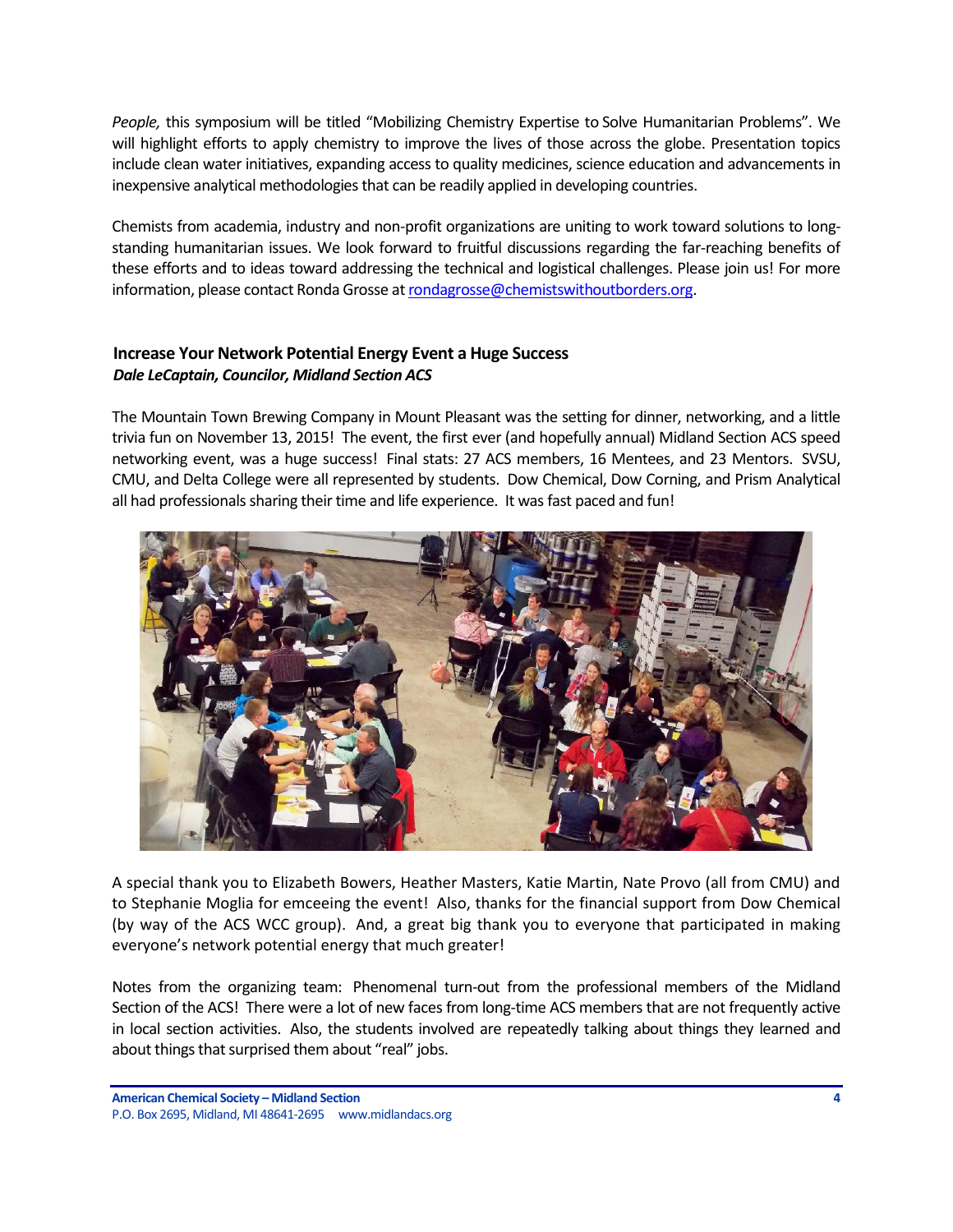## <span id="page-4-0"></span>**Announcing the 2016 Spring Awards Banquet and Call for Nominations** *Diana Deese, Awards Committee Chair, Midland Section ACS*

It is that time of year again when we have the opportunity to recognize outstanding educators, volunteers, and colleagues. I am asking that you take the time and nominate that outstanding person and have them recognized at the American Chemical Society-Midland Section Spring Awards Banquet at the Great Hall and Convention Center in Midland on Wednesday, April 27, 2016. The awards banquet is a great way to connect with others in the industry, those who have gone before us, those who teach the next generation, and those who will be following in our footsteps.

The process of nominating can be fun and easy. Consider getting your colleagues together for lunch and putting together a packet. If you are in a managerial role and are worried about favoritism, consider nominating 2-3 qualified persons (you will remain anonymous). If you feel you deserve an award but everyone is just too busy to notice, consider leaving suggestions or have an outright discussion with your manager. If you are a parent: Does your child have a great science teacher? If so, consider nominating him/her.

From personal experience, if you know the deserving person, it only takes 1 hour to put together an awardwinning letter and an additional 15 minutes soliciting supporting letters. Think of what it will mean to that person and how good you will feel about your good deed. I have listed previous award recipients and would like to remedy that frequent "No Recipient" comment, as there is surely someone deserving in every category!

When you realize how exciting it is to nominate someone at the local level and you want to do more, I invite you to peruse the veritable cornucopia of awards the American Chemical Society offers at the national level. I have listed them as the last page of the call for nominations along with a web address where you can find out more information. Now is the time to begin nominations for National ACS awards for 2016-2017 as most annual reviews have a deadline of November 1.

Nomination packets for all awards (except outstanding high school and collegiate awards) must, at a minimum, consist of a current resume or equivalent, and at least one supporting letter in addition to your letter of nomination, all stating why the nominee is deserving of the award with specific examples of professional involvement/growth, contributions to industry, and outside affiliations.

It is highly recommended that the nomination include a publications and patent list where applicable and additional letters of support which can come from students, parents, community members, and/or administrators. An example nomination letter can be requested from the awards chair via e-mail. Nominees must not have received the same award that they are being nominated for within the past 10 years. Nominations not meeting the minimum requirements, and submissions received after the April 1, 2016 deadline, will not be considered.

For those of you sequestered in labs who feel you might not be able to attend unless you nominate someone, I say save the date and come on out for a night of food, fun, and fraternization! Watch for more detailed information right here in *The Midland Chemist*!

As always, contact me if you have any questions: Diana Deese, Midland Section ACS Awards Committee Chair [\(dkdeese@dow.com\)](mailto:dkdeese@dow.com).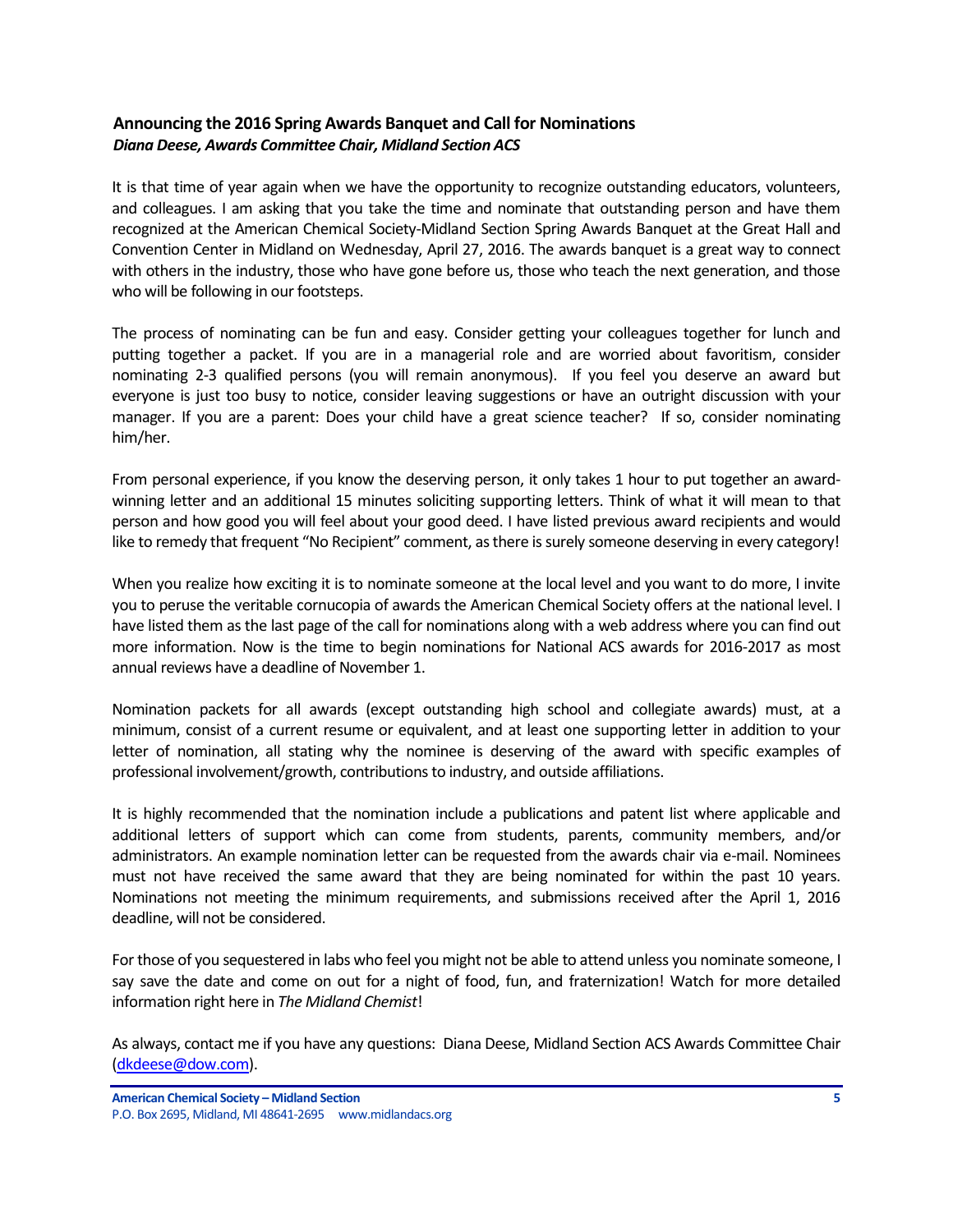## <span id="page-5-0"></span>**Call for Nominations: 2016 Teaching, Volunteer, Education, Chemical Sciences Awards** *Diana Deese, Awards Committee Chair, Midland Section ACS*

Each year, the Midland Section of the American Chemical Society presents awards to recognize outstanding achievement in the chemical sciences. Nominations for the 2016 awards are invited for the following areas:

- Outstanding Elementary Level Science Teaching
- Outstanding Middle Level Science Teaching
- Outstanding High School Chemistry Teaching
- Outstanding College Chemistry Teaching
- Science Education Volunteer of the Year
- Outstanding Achievement and Promotion of the Chemical Sciences
- Outstanding Service to the American Chemical Society
- Promotion of Diversity in Chemistry, Related Sciences, and Engineering
- Outstanding Chemical Technician
- Outstanding High School/ College Chemistry Students

## *Outstanding Science / Chemistry Teaching Awards*

Candidates for the teaching awards must be educators at schools in the five-county geographical area of the Midland Section: Bay, Gratiot, Isabella, Midland and Saginaw Counties. One candidate will be recognized for their teaching contributions in each of the following categories: Elementary, Middle Level, High School, and College.

## *Science Education Volunteer of the Year*

The Science Education Volunteer of the Year award is presented to an individual who makes a substantial contribution to science learning in the Midland Section through voluntary efforts.

## *Outstanding Achievement and Promotion of the Chemical Sciences*

Each year the Midland Section honors an individual residing within the Section's geographical area who has demonstrated outstanding achievement and promotion of the chemical sciences. This award recognizes dedication and service to the chemical profession, but the recipient need not be an ACS member.

## *Outstanding Service to the American Chemical Society*

The Section sponsors an annual award to recognize outstanding service to the Midland Section of the ACS. This award recognizes achievement in the promotion of the goals and objectives of the Society. Nominees shall be members of the Midland Section. Nominations should include a history of service to the Midland Section, and supporting letters from fellow ACS members.

## *Promotion of Diversity in Chemistry, Related Sciences, and Engineering*

This award recognizes a person or group residing in Midland, Bay, Saginaw, Isabella or Gratiot County for outstanding achievement in enhancing the participation of under-represented groups in the study of chemistry, related sciences, and engineering. The nomination must come from a Midland Section ACS member. The criteria for this award include teaching, mentoring, serving as a role model, and active and sustained participation in organizations that support diversity which have had a demonstrable impact on the promotion of diversity in chemistry, related sciences, and engineering. The nominee must be approved by the Executive Committee. Members of the Midland Section Minority Affairs Committee are ineligible to receive this award.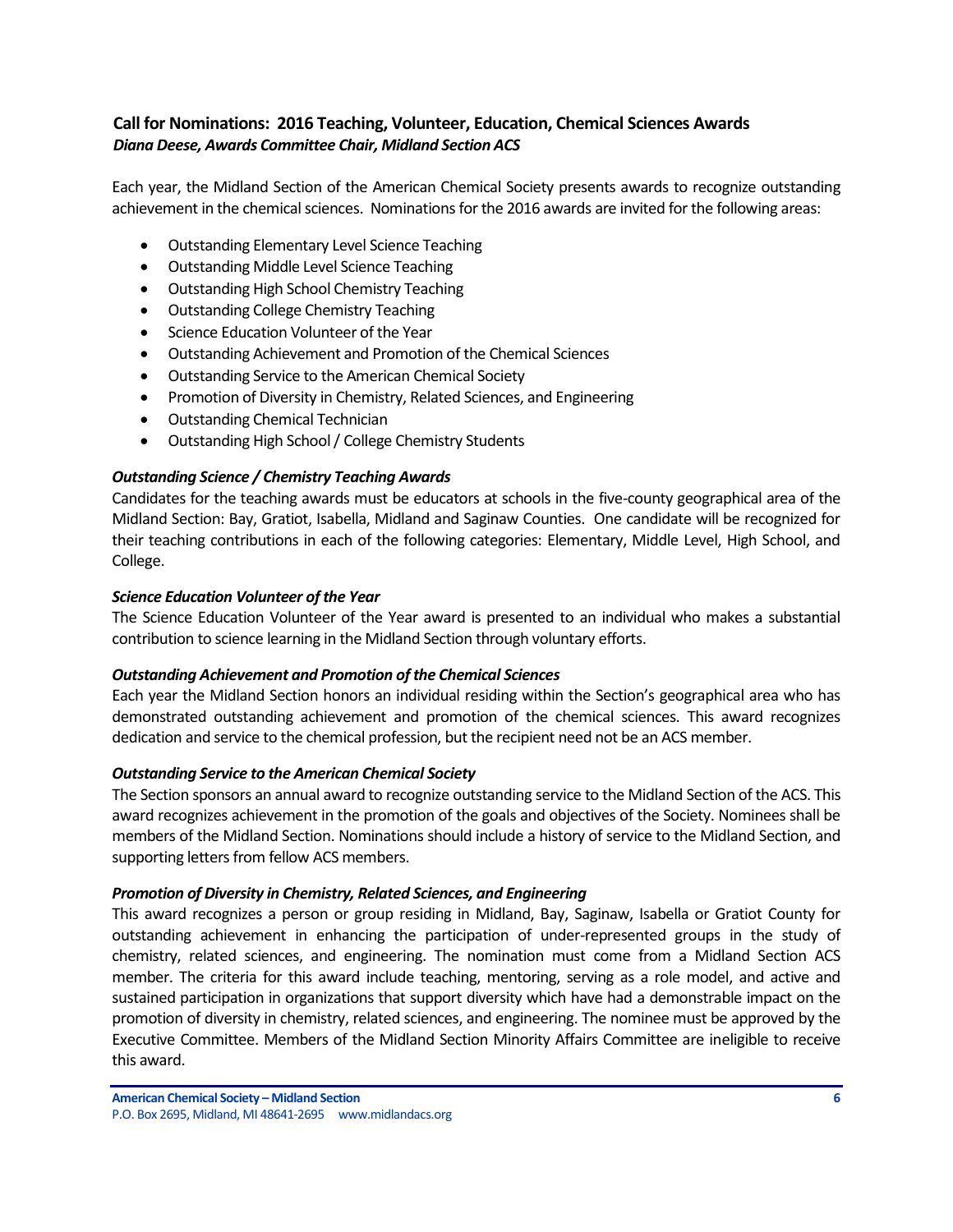#### *Outstanding Chemical Technician*

The Section presents an annual Outstanding Chemical Technician Award to an individual who has demonstrated an extremely high degree of professionalism as a chemical technician. Nominees must have worked for five years as a chemical technician, or in a related field, and whose primary job includes conducting experimentation or correlating information to help solve chemical problems or discover new chemical knowledge. The nominee must have successfully completed a two-year post-high school level chemistry curriculum leading to an associate degree, the equivalent course in a baccalaureate program, or equivalent experience. Chemical technicians do not need to be an ACS member to be eligible for this award. Nominations should include outside affiliations. *Request the National ACS nomination form from the awards chair to nominate in this category.* 

Recipients of all awards will be selected by the Awards Committee with the exception of the Outstanding Achievement and Promotion of the Chemical Sciences award which is submitted for approval by the Midland Section ACS Executive Committee. Nominators should write a letter indicating the award and describing the attributes of the candidate.

Nomination packets for all awards (except outstanding high school and collegiate awards) must, at a minimum, consist of a current resume or equivalent, and at least one additional supporting letter included with your nomination all stating why the nominee is deserving of the award. Specific examples should be given in areas such as professional involvement/growth, contributions to industry, and outside affiliations. It is highly recommended that the nomination include a publications and patent list where applicable. Additional letters of support can come from students, parents, community members, and/or administrators.

The deadline for nominations is Friday, April 1, 2016. Nominations not meeting the minimum requirements, and submissions received after the April 1 deadline, will not be considered. Mail or fax submissions are acceptable; *electronic (e-mail) submissions are preferred*. All submissions must be accompanied by the name, position, address and phone number of the nominator.

## *Outstanding High School / College Chemistry Students*

The Awards Committee also recognizes outstanding chemistry students at the high school and collegiate levels. Those students should be selected by their respective departments, and their names forwarded to the Awards Committee using the form attached to this call for nominations. One selection per school; no supporting letters needed.

Award recipients as well as Chemistry Olympiad winners and Fifty/Sixty/Seventy Year ACS Members will be honored at the 2016 ACS Spring Recognition Dinner at the Great Hall and Convention Center, in Midland, on Wednesday, April 27, 2016.

The Awards Committee greatly appreciates the efforts involved in nominating someone, and wishes to thank you for helping to recognize deserving students, colleagues, and educators in our local section. Please pass this information along to anyone involved in our local science programs!

For example nominations or more detail on any award, please contact Diana Deese. *Electronic submissions are acceptable and preferred*, or via U.S. mail to:

Diana K. Deese, Chair, Midland Section ACS Awards Committee Phone: (989) 636-9915, E-mail[: awards@midlandacs.org](mailto:awards@midlandacs.org) or [dkdeese@dow.com](mailto:dkdeese@dow.com)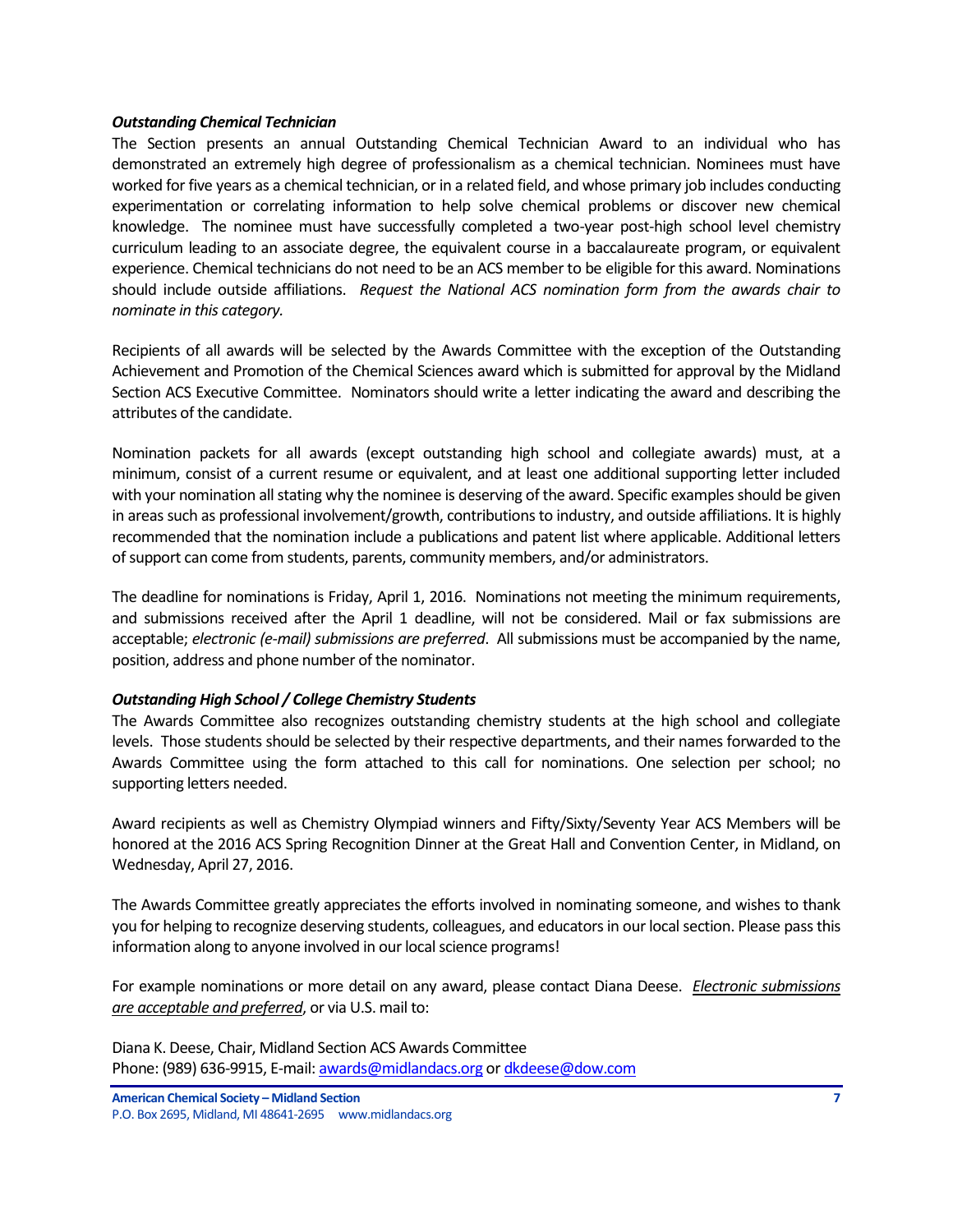

# **American Chemical Society – Midland Section**

**Nomination Form for 2016 Outstanding High School / Collegiate Chemistry Student ACS Midland Section**

| (Indicate) (Please print legibly)                                                                                     |
|-----------------------------------------------------------------------------------------------------------------------|
|                                                                                                                       |
|                                                                                                                       |
|                                                                                                                       |
| Student's career/postgraduate plans (if known):                                                                       |
|                                                                                                                       |
| <u> 1989 - Johann Harry Harry Harry Harry Harry Harry Harry Harry Harry Harry Harry Harry Harry Harry Harry Harry</u> |
| Please return this form to the following address no later than April 1, 2016:                                         |
| Diana K. Deese<br>ACS Awards Committee Chair, Midland Section<br>Phone: (989) 636-9915                                |

E-mail[: dkdeese@dow.com](mailto:dkdeese@dow.com)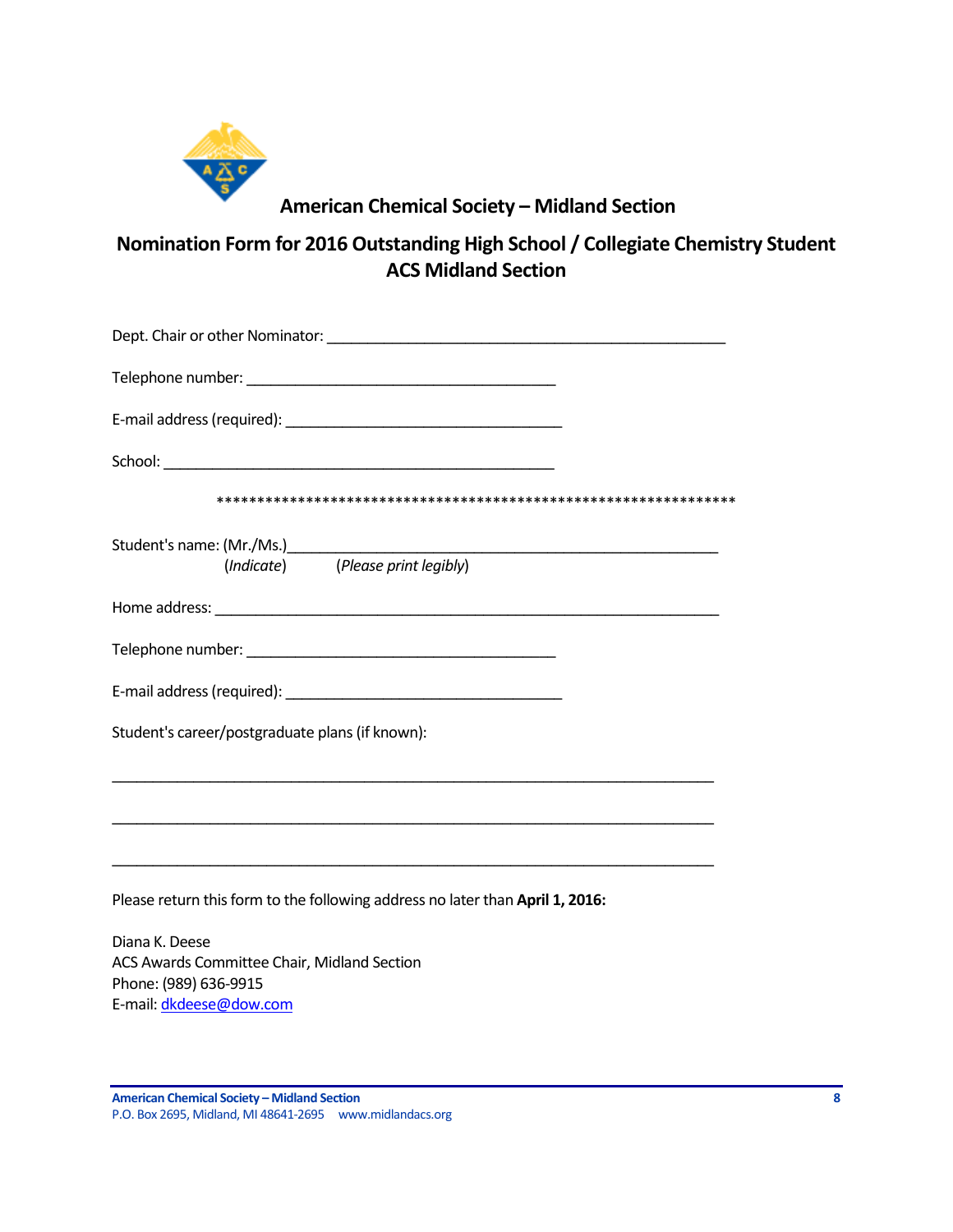# <span id="page-8-0"></span>**Previous Recipients of Midland Section ACS Awards** *Diana Deese, Awards Committee Chair, Midland Section ACS*

| <b>Elementary Level Science Education</b> |                                    |      | <b>Middle Level Science Education</b> |      | <b>High School Chemistry Teaching</b> |  |  |
|-------------------------------------------|------------------------------------|------|---------------------------------------|------|---------------------------------------|--|--|
| 1992                                      | Karen Ziemelis                     | 1992 | Derrell Steffen                       | 1989 | Robert Wallace                        |  |  |
| 1993                                      | Lela Wade                          | 1993 | Laurie Hepinstall                     | 1990 | Gary Ronk                             |  |  |
| 1994                                      | Constance A. Dullock               | 1994 | JoAnn Kraut                           | 1991 | No Recipient                          |  |  |
| 1995                                      | Joan Klopcic                       | 1995 | No Recipient                          | 1992 | John Clark, Edna Konwinski            |  |  |
| 1996                                      | Mark Hackbarth                     | 1996 | Barbara J. Bibbee                     | 1993 | Mary Irons                            |  |  |
| 1997                                      | Denise Koppleberger, Cheryl Ruthig | 1997 | Gary J. Johnson                       | 1994 | Jo Ann Pelkki                         |  |  |
| 1998                                      | Barbara McGivern                   | 1998 | No Recipient                          | 1995 | No Recipient                          |  |  |
| 1999                                      | John Clark                         | 1999 | No Recipient                          | 1996 | Sandra Schafer                        |  |  |
| 2000                                      | Sue Burtch, Robin Harshman-Rogers, | 2000 | No Recipient                          | 1997 | Mary Fredell                          |  |  |
|                                           | Vicki Richard, Clare Jorgensen     | 2001 | No Recipient                          | 1998 | Dale Ressler                          |  |  |
| 2001                                      | Cathy Egerer, Amy Hindbaugh-Marr   | 2002 | Joel Mikusko                          | 1999 | Robert Enszer                         |  |  |
| 2002                                      | Maureen Becker                     | 2003 | No Recipient                          | 2000 | Steven Kelly                          |  |  |
| 2003                                      | Leon Katzinger                     | 2004 | Christine Brillhart                   | 2001 | <b>William Stokes</b>                 |  |  |
| 2004                                      | Joan Roels                         | 2005 | No Recipient                          | 2002 | Robert Hansen                         |  |  |
| 2005                                      | <b>Curt Moses</b>                  | 2006 | <b>Matthew Miller</b>                 | 2003 | No Recipient                          |  |  |
| 2006                                      | Robin Allen                        | 2007 | John Hoving                           | 2004 | Doug Grezeszak                        |  |  |
| 2007                                      | Diane Huckins                      | 2008 | Mark Koschmann                        | 2005 | Pamela Thompson                       |  |  |
| 2008                                      | Rachel Pappas                      | 2009 | Carla Piazza                          | 2006 | Daniel Sealy                          |  |  |
| 2009                                      | No Recipient                       | 2010 | Melinda Coyle                         | 2007 | No Recipient                          |  |  |
| 2010                                      | No Recipient                       | 2011 | Jennifer Lenon                        | 2008 | No Recipient                          |  |  |
| 2011                                      | Beth Quimby                        | 2012 | Jayme Swanson                         | 2009 | Nancy Vossen                          |  |  |
| 2012                                      | No Recipient                       | 2013 | John Barnes                           | 2010 | Sandra Schafer                        |  |  |
| 2013                                      | No Recipient                       | 2014 | No Recipient                          | 2011 | David Allan                           |  |  |
| 2014                                      | No Recipient                       | 2015 | Mark Hackbarth                        | 2012 | David Bruessow                        |  |  |
| 2015                                      | Molly Kelsey                       |      |                                       | 2013 | Tom Short, Sarah Beery                |  |  |
|                                           |                                    |      |                                       | 2014 | No Recipient                          |  |  |
|                                           |                                    |      |                                       | 2015 | Jeff Yoder                            |  |  |
|                                           | <b>College Chemistry Teaching</b>  |      |                                       |      |                                       |  |  |
| 1989                                      | Joan Sabourin                      | 2001 | Sandra Smith                          | 2013 | No Recipient                          |  |  |
| 1990                                      | <b>Bob Howell</b>                  | 2002 | Margaret Hill                         | 2014 | David Baker                           |  |  |
| 1991                                      | Robert Kohrman                     | 2003 | Dale Meier                            | 2015 | <b>Estelle Lebeau</b>                 |  |  |
| 1992                                      | <b>Scott Hill</b>                  | 2004 | Katherine Blystone                    |      |                                       |  |  |
| 1993                                      | Ajit Sharma                        | 2005 | Ronald Sharp                          |      |                                       |  |  |
| 1994                                      | Laura Vosejpka                     | 2006 | Arthur G. Smith                       |      |                                       |  |  |
| 1995                                      | George Eastland                    | 2007 | Cynthia N. Peck                       |      |                                       |  |  |
| 1996                                      | <b>Martin Spartz</b>               | 2008 | No Recipient                          |      |                                       |  |  |
| 1997                                      | Philip Squattrito                  | 2009 | No Recipient                          |      |                                       |  |  |
| 1998                                      | <b>Thomas Delia</b>                | 2010 | Anton Jenson                          |      |                                       |  |  |
| 1999                                      | Steven E. Keinath                  | 2011 | No Recipient                          |      |                                       |  |  |
| 2000                                      | James Hutchison                    | 2012 | David S. Karpovich                    |      |                                       |  |  |
|                                           | <b>Science Education Volunteer</b> |      |                                       |      |                                       |  |  |
| 1992                                      | <b>Gregg Young</b>                 | 1999 | William Albe                          | 2007 | Teri Bickmore                         |  |  |
| 1993                                      | Peter Bonk                         | 2000 | Karol Childs                          |      | Cal Goeders                           |  |  |
| 1994                                      | Peter Moehs                        | 2001 | Donald Petersen                       | 2008 | <b>Tim Drier</b>                      |  |  |
| 1995                                      | Gretchen Kohl                      | 2002 | Joan McMahon                          | 2009 | Dave Stickles                         |  |  |

**American Chemical Society – Midland Section 9**

P.O. Box 2695, Midland, MI 48641-2695 www.midlandacs.org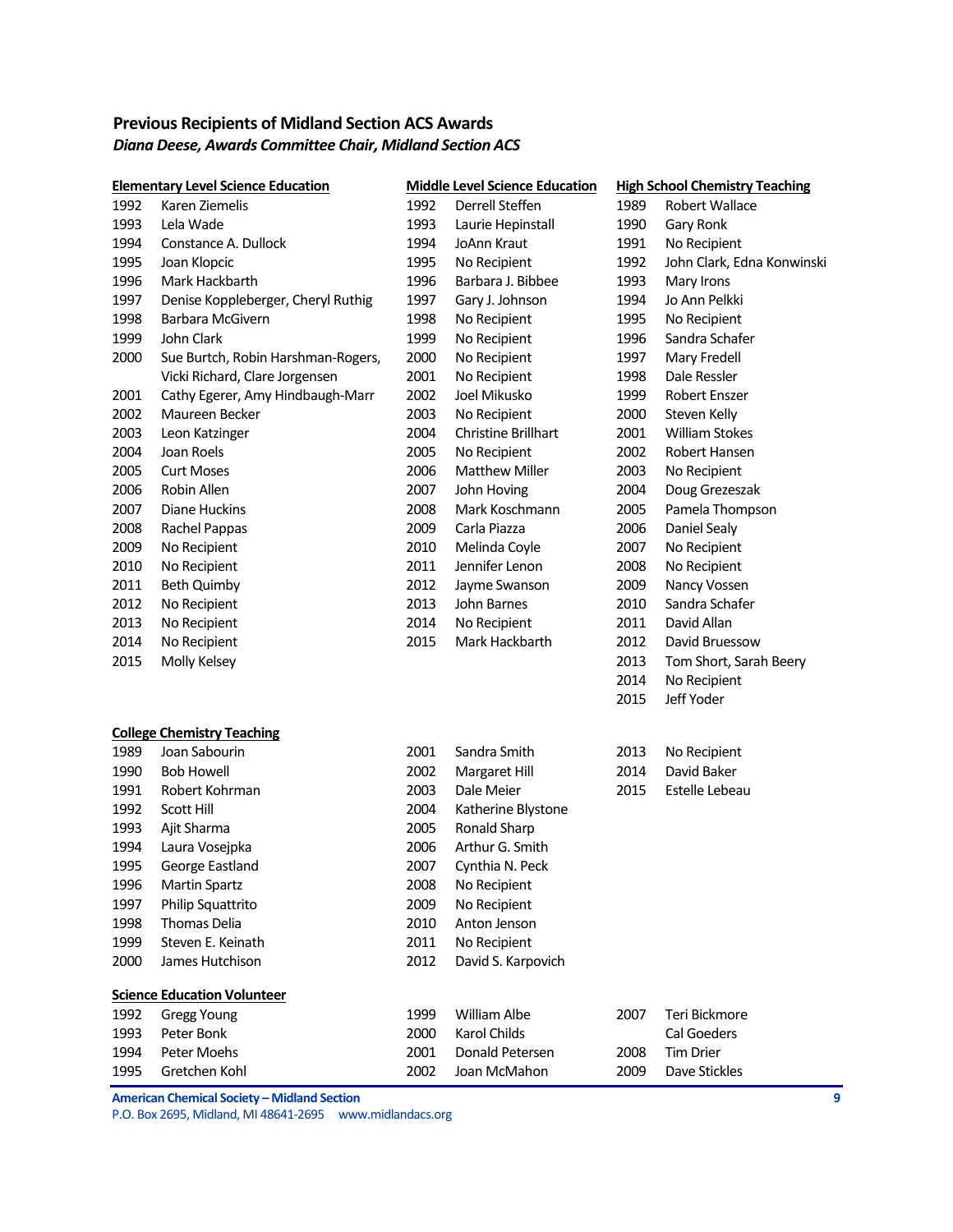| 1996 | John Blizzard                                                                                                | 2003 | John Blizzard                          | 2010 | Lisa Thackery         |                        |  |
|------|--------------------------------------------------------------------------------------------------------------|------|----------------------------------------|------|-----------------------|------------------------|--|
|      | Richard Van Effen                                                                                            | 2004 | Jan Zanyk                              | 2011 |                       | Charles & Barbara Roth |  |
| 1997 | Marvin Tegen                                                                                                 | 2005 | Eldon Graham                           | 2012 | Estelle Lebeau        |                        |  |
| 1998 | Carlton Beyer                                                                                                | 2006 | Tom Chamberlin<br>2013<br>No Recipient |      |                       |                        |  |
|      |                                                                                                              |      |                                        | 2014 | Charles Nielsen       |                        |  |
|      |                                                                                                              |      |                                        | 2015 | Gina Malczewski       |                        |  |
|      | <b>Outstanding Achievement in the Promotion of Diversity in Chemistry, Related Sciences, and Engineering</b> |      |                                        |      |                       |                        |  |
|      |                                                                                                              |      | (Awarded every other year)             |      |                       |                        |  |
| 2002 | George Gant, Richard Stringfield                                                                             | 2008 | Sandra Parker                          | 2014 | Victor Atiemo-Obeng   |                        |  |
| 2004 | Smallwood Holoman, Jr.                                                                                       | 2010 | Theophilus Leapheart                   |      |                       |                        |  |
| 2006 | Joan Sabourin                                                                                                | 2012 | Linneaus Dorman                        |      |                       |                        |  |
|      | <b>Outstanding Chemical Technician</b>                                                                       |      |                                        |      |                       |                        |  |
| 1997 | Connie J. Murphy                                                                                             | 2004 | Sherry Allen                           | 2011 | Amy Tesolin-Gee       |                        |  |
| 1998 | David Stickles                                                                                               | 2005 | <b>Bill Rievert</b>                    | 2012 | Amber Wallace         |                        |  |
| 1999 | Ronald L. Good                                                                                               | 2006 | Margo McIvor                           | 2013 | No Recipient          |                        |  |
| 2000 | Kurt A. Bell                                                                                                 | 2007 | Debbie Bailey                          | 2014 | Jeff Seifferly        |                        |  |
| 2001 | Gordon R. Roof                                                                                               | 2008 | Sue Perz                               | 2015 | <b>Brian Scherzer</b> |                        |  |
| 2002 | Cynthia J. Gould                                                                                             | 2009 | Diana Deese                            |      |                       |                        |  |
| 2003 | Robert Krystosek                                                                                             | 2010 | No Recipient                           |      |                       |                        |  |
|      | <b>Outstanding Achievement and Promotion of the Chemical Sciences</b>                                        |      |                                        |      |                       |                        |  |
| 1976 | Dr. Turner Alfrey, Jr.                                                                                       | 1990 | Dr. Joseph E. Dunbar                   | 2004 |                       | Herbert D. (Ted) Doan  |  |
| 1977 | Dr. Etcyl H. Blair                                                                                           | 1991 | Dr. Thomas H. Lane                     | 2005 | Dr. Michael J. Owen   |                        |  |
| 1978 | Dr. David C. Young                                                                                           | 1992 | Dr. Donald A. Tomalia                  | 2006 |                       | Dr. Robert E. Kohrman  |  |
| 1979 | Dr. Vernon A. Stenger                                                                                        | 1993 | Dr. Dale J. Meier                      | 2007 | Dr. Petar R. Dvornic  |                        |  |
| 1980 | Dr. Daniel R. Stull                                                                                          | 1994 | Dr. Philip T. Delassus                 | 2008 |                       | Dr. Jack Kruper        |  |
| 1981 | Dr. Bob A. Howell                                                                                            | 1995 | Dr. Duane B. Priddy                    | 2009 |                       | No Recipient           |  |
| 1982 | Dr. Wendell L. Dilling                                                                                       | 1996 | Dr. Hans G. Elias                      | 2010 | No Recipient          |                        |  |
| 1983 | Dr. Donald R. Weyenberg                                                                                      | 1997 | Dr. Ludo K. Frevel                     | 2011 |                       | Dr. James Falender     |  |
| 1984 | Dr. Edwin P. Plueddemann                                                                                     | 1998 | Dr. Patrick B. Smith                   | 2012 | No Recipient          |                        |  |
| 1985 | Dr. Raymond P. Boyer                                                                                         | 1999 | Dr. David E. Henton                    | 2013 | No Recipient          |                        |  |
| 1986 | Stanley P. Klesney                                                                                           | 2000 | Dr. Steven J. Martin                   | 2014 | No Recipient          |                        |  |
| 1987 | Dr. Warren B. Crummett                                                                                       | 2001 | Dr. Edwin C. Steiner                   | 2015 | Dr. James Tonge       |                        |  |
| 1988 | Dr. A. Lee Smith                                                                                             | 2002 | Dr. Thomas J. Delia                    |      |                       |                        |  |
| 1989 | Dr. Do Ik Lee                                                                                                | 2003 | Dr. Robert M. Nowak                    |      |                       |                        |  |
|      | <b>Outstanding Service to the American Chemical Society</b>                                                  |      |                                        |      |                       |                        |  |
| 1989 | Dr. David C. Young                                                                                           | 2000 | Dr. Peter & Dr. Patricia Dreyfuss      |      | 2011                  | No Recipient           |  |
| 1990 | Dr. Linneaus C. Dorman                                                                                       | 2001 | Dr. George W. Eastland, Jr.            |      | 2012                  | No Recipient           |  |
| 1991 | Dr. Donald R. Petersen                                                                                       | 2002 | Joan Sabourin                          |      | 2013                  | No Recipient           |  |
| 1992 | Dr. Wendell L. Dilling                                                                                       | 2003 | John Blizzard                          |      | 2014                  | No Recipient           |  |
| 1993 | Dr. Bob A. Howell                                                                                            | 2004 | Dr. Steven E. Keinath                  |      | 2015                  | Amy Tesolin-Gee        |  |
| 1994 | Eldon L. Graham                                                                                              | 2005 | Ann Birch                              |      |                       |                        |  |
| 1995 | Gretchen S. Kohl                                                                                             | 2006 | Dr. Philip Squattrito                  |      |                       |                        |  |
| 1996 | Fran K. Voci                                                                                                 | 2007 | David L. Stickles                      |      |                       |                        |  |
| 1997 | Dr. Thomas H. Lane                                                                                           | 2008 | Connie Murphy                          |      |                       |                        |  |
| 1998 | Vicky S. Cobb                                                                                                | 2009 | No Recipient                           |      |                       |                        |  |
| 1999 | Dr. Theodore E. Tabor                                                                                        | 2010 | No Recipient                           |      |                       |                        |  |
|      |                                                                                                              |      |                                        |      |                       |                        |  |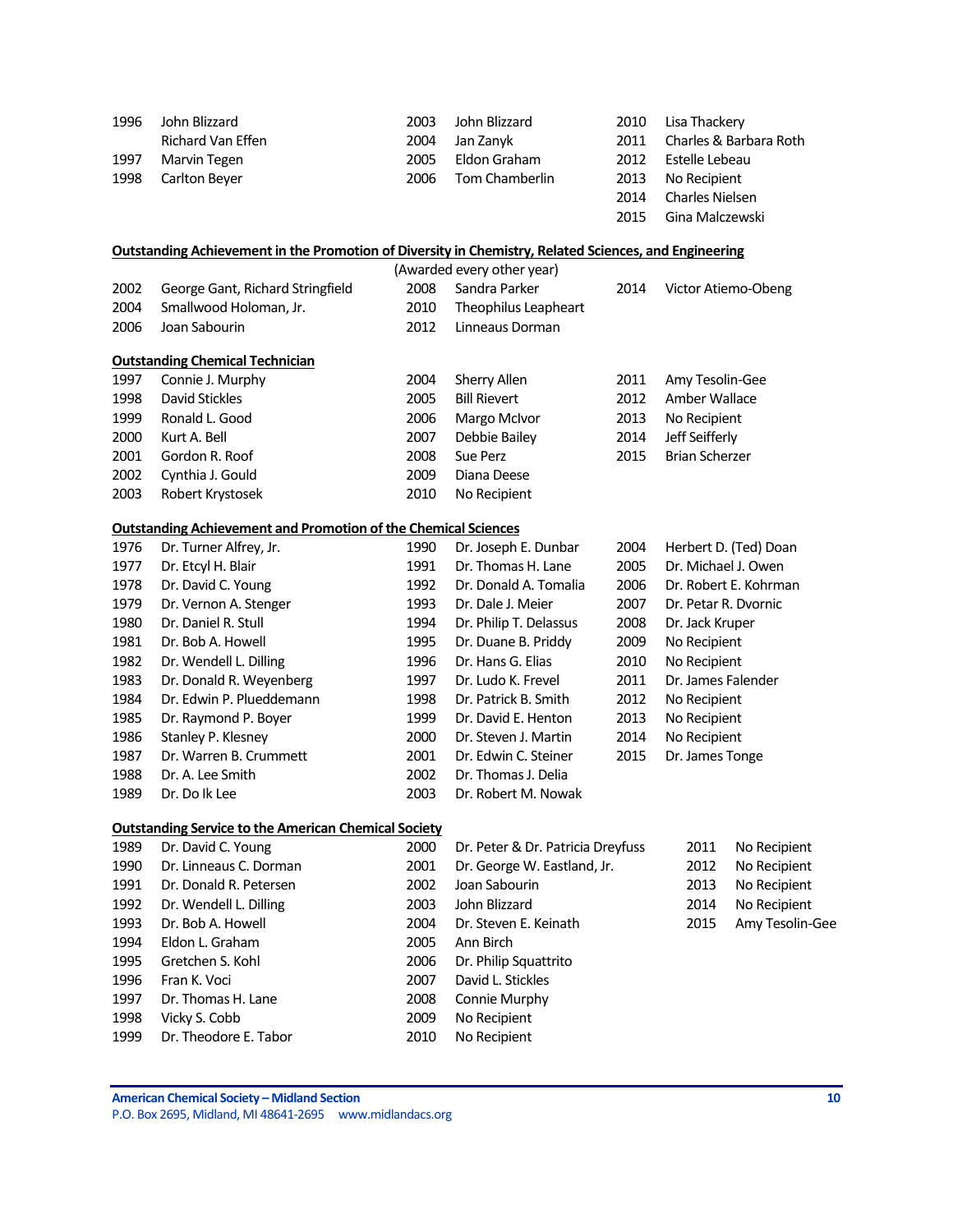## <span id="page-10-0"></span>**ACS National Awardsfor 2016–2017 Nomination** *Diana Deese, Awards Committee Chair, Midland Section ACS*

Editor's note: Several Midland Section ACS members have received various National ACS awards over the years. Please see their names, as noted, below.

[ACS Award for Achievement in Research for the Teaching and Learning of Chemistry](http://www.acs.org/content/acs/en/funding-and-awards/awards/national/bytopic/acs-award-for-achievement-in-research-for-the-teaching-and-learning-of-chemistry.html) [ACS Award for Affordable Green Chemistry](http://www.acs.org/content/acs/en/funding-and-awards/awards/national/bytopic/acs-award-for-affordable-green-chemistry.html) 2012 William J. Kruper [ACS Award for Computers in Chemical and Pharmaceutical Research](http://www.acs.org/content/acs/en/funding-and-awards/awards/national/bytopic/acs-award-for-computers-in-chemical-and-pharmaceutical-research.html) [ACS Award for Creative Advances in Environmental Science and Technology](http://www.acs.org/content/acs/en/funding-and-awards/awards/national/bytopic/acs-award-for-creative-advances-in-environmental-science-and-technology.html) 1986 Eugene E. Kenaga [ACS Award for Creative Invention](http://www.acs.org/content/acs/en/funding-and-awards/awards/national/bytopic/acs-award-for-creative-invention.html) 1984 Edwin P. Plueddemann [ACS Award for Creative Research and Applications of Iodine Chemistry](http://www.acs.org/content/acs/en/funding-and-awards/awards/national/bytopic/acs-award-for-creative-research-and-applications-of-iodine-chemistry.html) [ACS Award for Creative Work in Fluorine Chemistry](http://www.acs.org/content/acs/en/funding-and-awards/awards/national/bytopic/acs-award-for-creative-work-in-fluorine-chemistry.html) [ACS Award for Creative Work in Synthetic Organic Chemistry](http://www.acs.org/content/acs/en/funding-and-awards/awards/national/bytopic/acs-award-for-creative-work-in-synthetic-organic-chemistry.html) [ACS Award for Distinguished Service in the Advancement of Inorganic Chemistry](http://www.acs.org/content/acs/en/funding-and-awards/awards/national/bytopic/acs-award-for-distinguished-service-in-the-advancement-of-lnorganic-chemistry.html) [ACS Award for Encouraging Disadvantaged Students into Careers in the Chemical Sciences](http://www.acs.org/content/acs/en/funding-and-awards/awards/national/bytopic/acs-award-for-encouraging-disadvantaged-students-into-careers-in-the-chemical-sciences.html) [ACS Award for Encouraging Women into Careers in the Chemical Sciences](http://www.acs.org/content/acs/en/funding-and-awards/awards/national/bytopic/acs-award-for-encouraging-women-into-careers-in-the-chemical-sciences.html) [ACS Award for Research at an Undergraduate Institution](http://www.acs.org/content/acs/en/funding-and-awards/awards/national/bytopic/acs-award-for-research-at-an-undergraduate-institution.html) [ACS Award for Team Innovation](http://www.acs.org/content/acs/en/funding-and-awards/awards/national/bytopic/acs-award-for-team-innovation.html) [ACS Award in Analytical Chemistry](http://www.acs.org/content/acs/en/funding-and-awards/awards/national/bytopic/acs-award-in-analytical-chemistry.html) **[ACS Award in Applied Polymer Science](http://www.acs.org/content/acs/en/funding-and-awards/awards/national/bytopic/acs-award-in-applied-polymer-science.html)** 1970 Raymond F. Boyer [ACS Award in Chromatography](http://www.acs.org/content/acs/en/funding-and-awards/awards/national/bytopic/acs-award-in-chromatography.html) 1991 Hamish Small [ACS Award in Colloid Chemistry](http://www.acs.org/content/acs/en/funding-and-awards/awards/national/bytopic/acs-award-in-colloid-chemistry.html) [ACS Award in Industrial Chemistry](http://www.acs.org/content/acs/en/funding-and-awards/awards/national/bytopic/acs-award-in-industrial-chemistry.html) [ACS Award in Inorganic Chemistry](http://www.acs.org/content/acs/en/funding-and-awards/awards/national/bytopic/acs-award-in-inorganic-chemistry.html) [ACS Award in Organometallic Chemistry](http://www.acs.org/content/acs/en/funding-and-awards/awards/national/bytopic/acs-award-in-organometallic-chemistry.html) [ACS Award in Polymer Chemistry](http://www.acs.org/content/acs/en/funding-and-awards/awards/national/bytopic/acs-award-in-polymer-chemistry.html) 1973 Turner Alfrey, Jr. [ACS Award in Pure Chemistry](http://www.acs.org/content/acs/en/funding-and-awards/awards/national/bytopic/acs-award-in-pure-chemistry.html) [ACS Award in Separations Science and Technology](http://www.acs.org/content/acs/en/funding-and-awards/awards/national/bytopic/acs-award-in-separations-science-and-technology.html) [ACS Award in Surface Chemistry](http://www.acs.org/content/acs/en/funding-and-awards/awards/national/bytopic/acs-award-in-surface-chemistry.html) [ACS Award in the Chemistry of Materials](http://www.acs.org/content/acs/en/funding-and-awards/awards/national/bytopic/acs-award-in-the-chemistry-of-materials.html) [ACS Award in Theoretical Chemistry](http://www.acs.org/content/acs/en/funding-and-awards/awards/national/bytopic/acs-award-in-theoretical-chemistry.html) [Award for Volunteer Service to the American Chemical Society](http://www.acs.org/content/acs/en/funding-and-awards/awards/national/bytopic/award-for-volunteer-service-to-the-american-chemical-society.html) [Roger Adams Award in Organic Chemistry](http://www.acs.org/content/acs/en/funding-and-awards/awards/national/bytopic/roger-adams-award-in-organic-chemistry.html) [Alfred Bader Award in Bioinorganic or Bioorganic Chemistry](http://www.acs.org/content/acs/en/funding-and-awards/awards/national/bytopic/alfred-bader-award-in-bioinorganic-or-bioorganic-chemistry.html) [Earle B. Barnes Award for Leadership in Chemical Research Management](http://www.acs.org/content/acs/en/funding-and-awards/awards/national/bytopic/earle-b-barnes-award-for-leadership-in-chemical-research-management.html) 1987 Malcolm E. Pruitt 2009 Gregg A. Zank 2014 William F. Banholzer [Ronald Breslow Award for Achievement in Biomimetic Chemistry](http://www.acs.org/content/acs/en/funding-and-awards/awards/national/bytopic/ronald-breslow-award-for-achievement-in-biomimetic-chemistry.html)

**American Chemical Society – Midland Section 11**

P.O. Box 2695, Midland, MI 48641-2695 www.midlandacs.org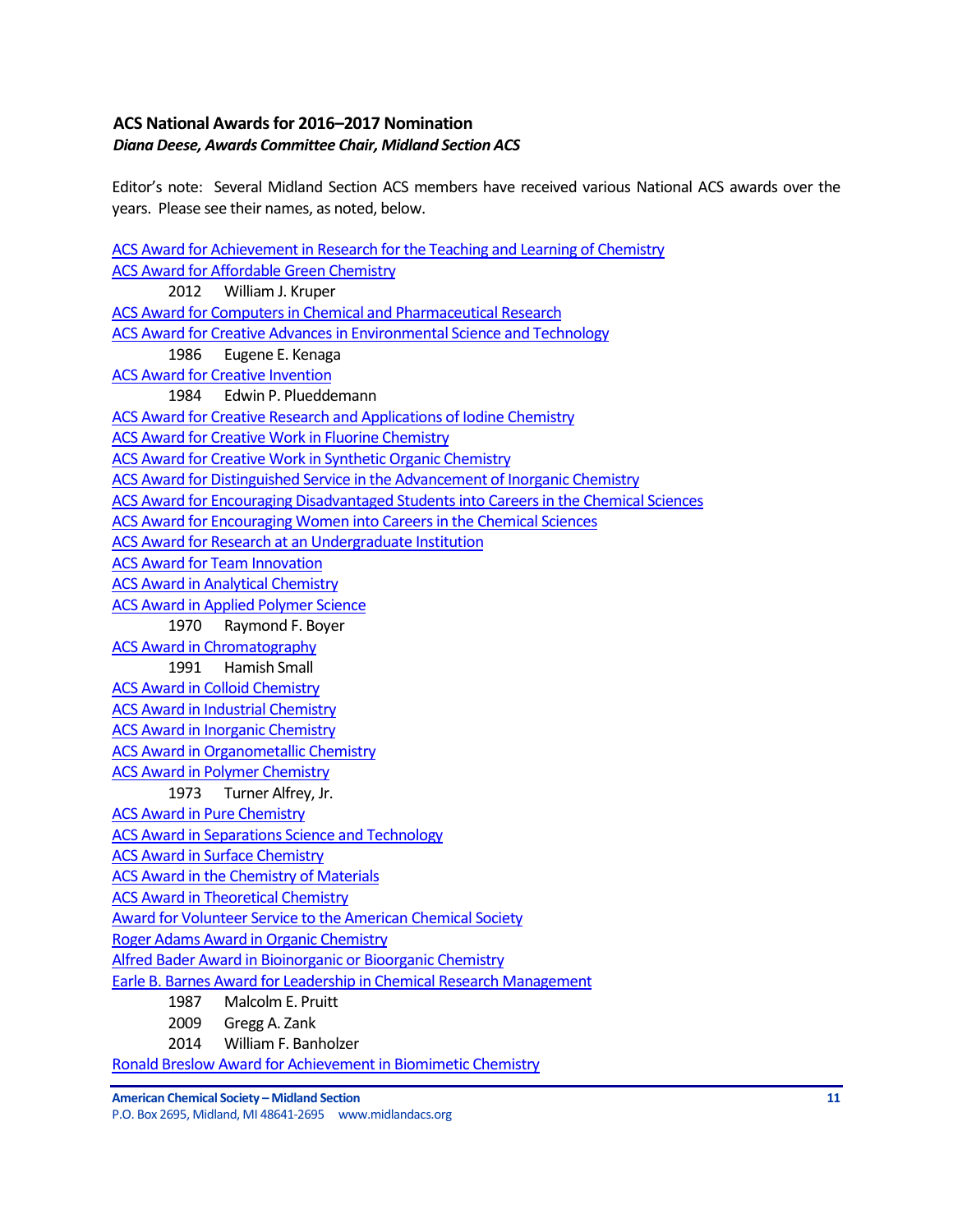[Herbert C. Brown Award for Creative Research in Synthetic Methods](http://www.acs.org/content/acs/en/funding-and-awards/awards/national/bytopic/herbert-c-brown-award-for-creative-research-in-synthetic-methods.html)

[James Bryant Conant Award in High School Chemistry Teaching](http://www.acs.org/content/acs/en/funding-and-awards/awards/national/bytopic/james-bryant-conant-award-in-high-school-chemistry-teaching.html)

[Arthur C. Cope Award](http://www.acs.org/content/acs/en/funding-and-awards/awards/national/bytopic/arthur-c-cope-award.html)

[Arthur C. Cope Scholar Awards](http://www.acs.org/content/acs/en/funding-and-awards/awards/national/bytopic/arthur-c-cope-scholar-awards.html)

[Elias J. Corey Award for Outstanding Original Contribution in Organic Synthesis by a Young Investigator](http://www.acs.org/content/acs/en/funding-and-awards/awards/national/bytopic/elias-j-corey-award-for-outstanding-original-contribution-in-organic-synthesis-by-a-young-investigator.html)

[F. Albert Cotton Award in Synthetic Inorganic Chemistry](http://www.acs.org/content/acs/en/funding-and-awards/awards/national/bytopic/f-albert-cotton-award-in-synthetic-inorganic-chemistry.html)

[Peter Debye Award in Physical Chemistry](http://www.acs.org/content/acs/en/funding-and-awards/awards/national/bytopic/peter-debye-award-in-physical-chemistry.html)

[Frank H. Field and Joe L. Franklin Award for Outstanding Achievement in Mass Spectrometry](http://www.acs.org/content/acs/en/funding-and-awards/awards/national/bytopic/frank-h-field-and-joe-l-franklin-award-for-outstanding-achievement-in-mass-spectrometry.html)

Francis P. Garvan - [John M. Olin Medal](http://www.acs.org/content/acs/en/funding-and-awards/awards/national/bytopic/francis-p-garvan-john-m-olin-medal.html)

James T. Grady - [James H. Stack Award for Interpreting Chemistry for the Public](http://www.acs.org/content/acs/en/funding-and-awards/awards/national/bytopic/james-t-grady-james-h-stack-award-for-interpreting-chemistry-for-the-public.html)

[Harry Gray Award for Creative Work in Inorganic Chemistry by a Young Investigator](http://www.acs.org/content/acs/en/funding-and-awards/awards/national/bytopic/harry-gray-award-for-creative-work-in-inorganic-chemistry-by-a-y.html)

[Ernest Guenther Award in the Chemistry of Natural Products](http://www.acs.org/content/acs/en/funding-and-awards/awards/national/bytopic/ernest-guenther-award-in-the-chemistry-of-natural-products.html)

[Kathryn C. Hach Award for Entrepreneurial Success](http://www.acs.org/content/acs/en/funding-and-awards/awards/national/bytopic/entrepreneurial-success.html)

[E. B. Hershberg Award for Important Discoveries in Medicinally Active Substances](http://www.acs.org/content/acs/en/funding-and-awards/awards/national/bytopic/e-b-hershberg-award-for-important-discoveries-in-medicinally-active-substances.html)

[Joel Henry Hildebrand Award in the Theoretical and Experimental Chemistry of Liquids](http://www.acs.org/content/acs/en/funding-and-awards/awards/national/bytopic/joel-henry-hildebrand-award-in-the-theoretical-and-experimental-chemistry-of-liquids.html)

[Frederic Stanley Kipping Award in Silicon Chemistry](http://www.acs.org/content/acs/en/funding-and-awards/awards/national/bytopic/frederic-stanley-kipping-award-in-silicon-chemistry.html)

1990 John L. Speier, Jr.

[E. V. Murphree Award in Industrial and Engineering Chemistry](http://www.acs.org/content/acs/en/funding-and-awards/awards/national/bytopic/e-v-murphree-award-in-industrial-and-engineering-chemistry.html)

[Nakanishi Prize](http://www.acs.org/content/acs/en/funding-and-awards/awards/national/bytopic/nakanishi-prize.html)

[Nobel Laureate Signature Award for Graduate Education in Chemistry](http://www.acs.org/content/acs/en/funding-and-awards/awards/national/bytopic/nobel-laureate-signature-award-for-graduate-education-in-chemistry.html)

[James Flack Norris Award in Physical Organic Chemistry](http://www.acs.org/content/acs/en/funding-and-awards/awards/national/bytopic/james-flack-norris-award-in-physical-organic-chemistry.html)

[George A. Olah Award in Hydrocarbon or Petroleum Chemistry](http://www.acs.org/content/acs/en/funding-and-awards/awards/national/bytopic/george-a-olah-award-in-hydrocarbon-or-petroleum-chemistry.html)

[Charles Lathrop Parsons Award](http://www.acs.org/content/acs/en/funding-and-awards/awards/national/bytopic/charles-lathrop-parsons-award.html)

[George C. Pimentel Award in Chemical Education](http://www.acs.org/content/acs/en/funding-and-awards/awards/national/bytopic/george-c-pimentel-award-in-chemical-education.html)

[Priestley Medal](http://www.acs.org/content/acs/en/funding-and-awards/awards/national/bytopic/priestley-medal.html)

[Glenn T. Seaborg Award for Nuclear Chemistry](http://www.acs.org/content/acs/en/funding-and-awards/awards/national/bytopic/glenn-t-seaborg-award-for-nuclear-chemistry.html)

[Gabor A. Somorjai Award for Creative Research in Catalysis](http://www.acs.org/content/acs/en/funding-and-awards/awards/national/bytopic/gabor-a-somorjai-award-for-creative-research-in-catalysis.html)

[George and Christine Sosnovsky Award for Cancer Research](http://www.acs.org/content/acs/en/funding-and-awards/awards/national/bytopic/the-george-and-christine-sosnovsky-award-for-cancer-research.html)

[E. Bright Wilson Award in Spectroscopy](http://www.acs.org/content/acs/en/funding-and-awards/awards/national/bytopic/e-bright-wilson-award-in-spectroscopy.html)

[Ahmed Zewail Award in Ultrafast Science and Technology](http://www.acs.org/content/acs/en/funding-and-awards/awards/national/bytopic/the-ahmed-zewail-award-in-ultrafast-science-and-technology.html)

[Heroes of Chemistry](http://www.acs.org/content/acs/en/funding-and-awards/awards/industry/heroes.html)

- 1999 Etcyl Blair, Ray Rigterink, Art Sexton
- 2000 L.C. Rubens

2015 David Devore, David Neithamer, Peter Nickias, Jasson Patton, James Stevens, David Wilson

Criteria and deadlines for the National ACS awards, and other grants and considerations, can be found at <http://www.acs.org/content/acs/en/funding-and-awards/awards/national/nominations.html>

#### **National ACS Fellows from the Midland Section**

- 2010 Wendell L. Dilling, Michael J. Owen
- 2011 Bob A. Howell, Thomas H. Lane, Connie J. Murphy
- 2013 Patrick B. Smith
- 2014 Janet M. Smith
- 2015 Gretchen S. Kohl

**American Chemical Society – Midland Section 12** P.O. Box 2695, Midland, MI 48641-2695 www.midlandacs.org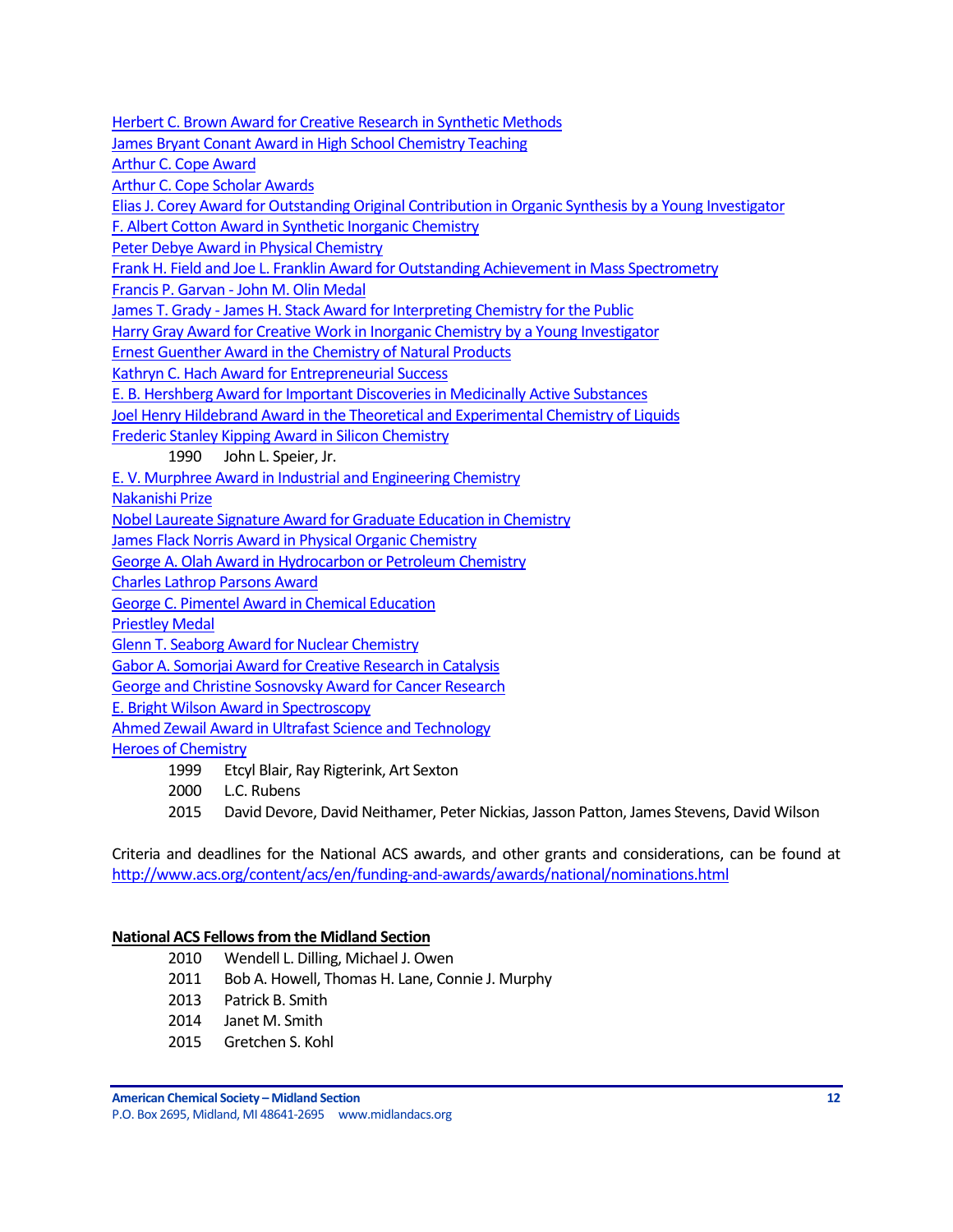## <span id="page-12-0"></span>**A New ACS Organic Discussion Group?** *Wendell L. Dilling, Director and Historian*

The purpose of this note is to determine if any Midland Section ACS members are interested in forming an organic discussion group.

The Midland Section ACS area has had several topical seminar-discussion groups over the past 60 years. One of the most successful in terms of longevity was the Midland Organic Discussion Group (ODG), which met for 43 years, from 1957 to 1999. The participants were organic chemists at Dow and Dow Corning. A later group of Dow chemists had an Organic Seminar Group (OSG) that lasted until at least 2008. Central Michigan University also had an Organic Discussion Group (CODG) in the Department of Chemistry, from 1999 to 2014.

These groups met on a monthly basis or several times per year, with members presenting the seminars. As a participant in all of these groups, I found the seminars and discussions were an excellent way to help keep up on developments in the ever-advancing field of organic chemistry. I encourage any organic chemist, ACS member or not, who is interested in participating in an organic chemistry seminar-discussion group and would like more information to contact me at [w.dilling@att.net](mailto:w.dilling@att.net) or [dilli1wl@cmich.edu](mailto:dilli1wl@cmich.edu) or 989-631-1621 (home) or 989-774-3268 (work).

# <span id="page-12-1"></span>**Upcoming Events Sponsored by the Mid-Michigan Section of AIChE** *Defne Kayrak-Talay, Program Chair, Mid-Michigan AIChE*

All Midland Section ACS members are cordially invited to attend any of several invited-speaker events hosted by the Mid-Michigan Section of the AIChE. These meetings are held at the Grand Traverse Pie Company, 2600 North Saginaw Road, in Midland. Admission is free and may be accompanied by a limited supply of free sandwiches or pizza with other food available for purchase on site. Meeting times and locations are subject to change, so be sure to check out the [Mid-Michigan AIChE](http://www.aiche.org/community/sites/local-sections/mid-michigan) website for any updates to the schedule.

Some of the following events may be of interest to Midland Section ACS members. More information on each of these events, including presentation abstracts and short bio sketches of the presenters, is available or will be updated periodically in upcoming issues of the **MMAIChE Newsletter.** You may also contact Bruce Holden (Secretary, Mid-Michigan AIChE) a[t bsholden@dow.com](mailto:bsholden@dow.com) or 989-636-5225 for more information.

- **Rich Helling**, Director of Sustainable Chemistry, The Dow Chemical Company (recipient of 2015 Chemical Engineer of the Year award) *Food: Footprints and Handprints* Wednesday, January 20, 2016, 6:00 PM dinner (optional), 7:00 PM presentation
- **Adam Peterson**, Project Leader, Dow Corning Corporation *The Pervasive and Surprising Uses of Silicones* Tuesday, February 23, 2016, 6:00 PM dinner (optional), 7:00 PM presentation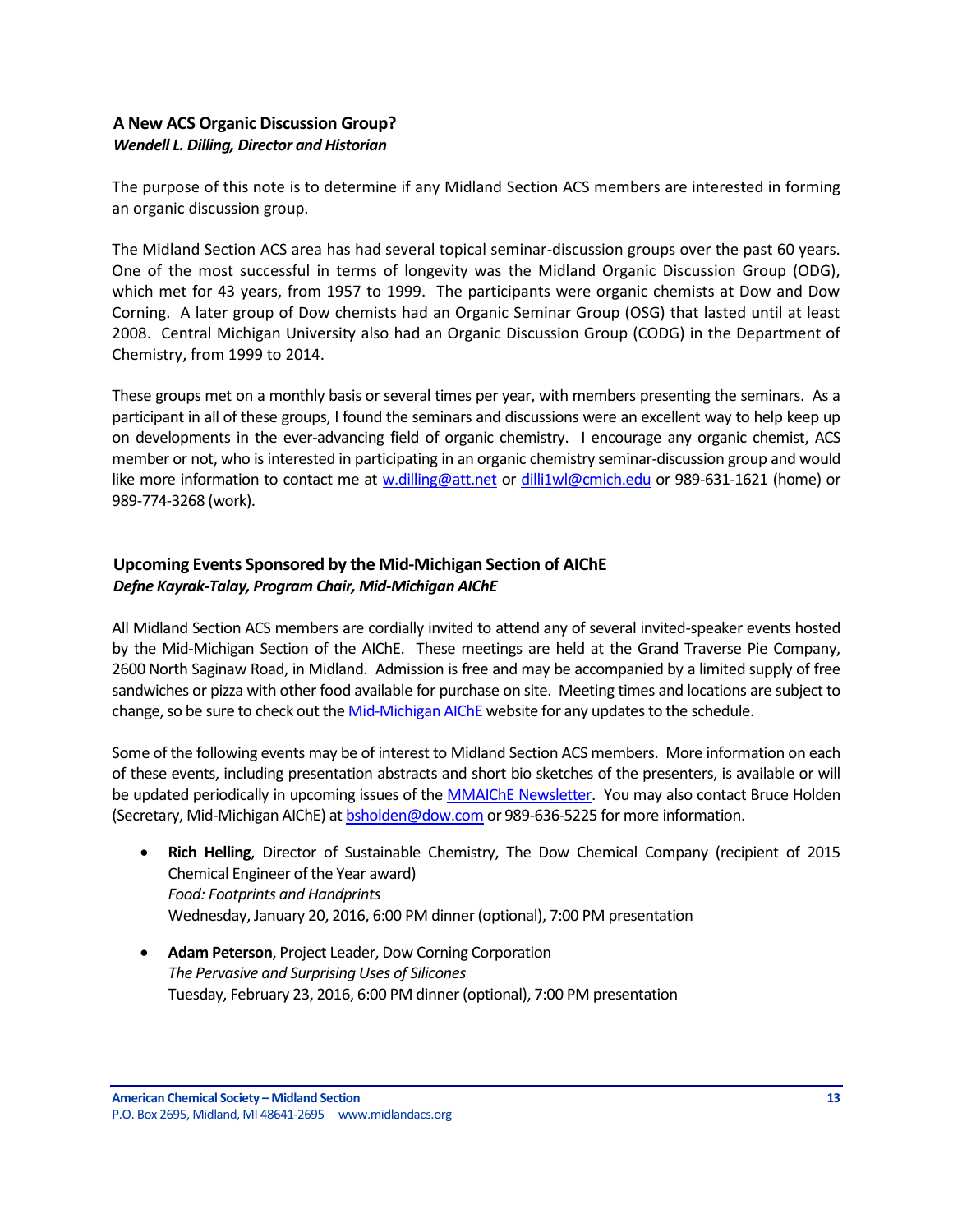- **John Bissell**, Co-founder, Micromidas, Inc. *Evolution of a Start-up* March TBD, 2016, 6:00 PM dinner (optional), 7:00 PM presentation
- **Jeff Zawisza**, Fellow, The Dow Chemical Company *Advanced Manufacturing* April TBD, 2016, 6:00 PM dinner (optional), 7:00 PM presentation

# <span id="page-13-0"></span>**Midland Chemist Co-Editors Present Poster at Recent Fall Scientific Meeting** *Steve Keinath and Vickie Langer, Co-Editors, The Midland Chemist*

Some months ago, 2015 Midland Section ACS Chair Gina Malczewski challenged her team of committee chairs and leaders of other functional entities within the local section governance to consider putting a poster together for the 2015 Fall Scientific Meeting. The idea was to showcase the range and depth of the various activities within the local section. We took this challenge to heart and did just that.

For the benefit of the local section *Midland Chemist* readership who were unable to visit us at the Fall Scientific Meeting, we are appending the abstract of our poster below. You may also request a copy of the PowerPoint file of the poster slides by sending an e-mail t[o newseditor@midlandacs.org.](mailto:newseditor@midlandacs.org)

## *The Midland Chemist***, a Publication of the Midland Section of the American Chemical Society**

*The Midland Chemist* is published twelve times a year by the Midland Section of the American Chemical Society, which serves the five Michigan counties of Midland, Bay, Saginaw, Gratiot, and Isabella. Members of the Midland local section include students, educators, and researchers from academia and industry, including local high schools, Delta College, Alma College, SVSU, CMU, Dow Corning, Dow Chemical, and more. *The Midland Chemist* has been published continuously since 1964. Now in its 52<sup>nd</sup> year of issue, it still serves as a primary means of communication with Midland Section members. In recent years, its distribution has been extended to interested non-members as well, including the membership of the Mid-Michigan Technician Group, an affiliate organization, and others.

The objective of *The Midland Chemist* is to inform its readership of local meetings and seminars, awards and recognition received by the local section or by individuals or sub-groups within the local section, the annual election of Midland Section officers and directors, the work of local section committees, Councilors' activities and reports, and other items concerning chemists and the chemical profession, including science education and science-related community activities. The publication also acts as a sounding board for members' opinions about matters concerning the National ACS, the Midland local section, and other scientific affairs in general.

In addition, *The Midland Chemist* also serves as a historical, archival resource, documenting the governance and activities of the Midland Section of the American Chemical Society over time. A complete electronic archive of *The Midland Chemist* going back to the year 2000 is available online at

[http://midlandacs.org/index.php?page=newsletter.](http://midlandacs.org/index.php?page=newsletter) In addition, a complete set of earlier, hardcopy-only issues of *The Midland Chemist* going all of the way back to 1964 may be accessed as a part of the Midland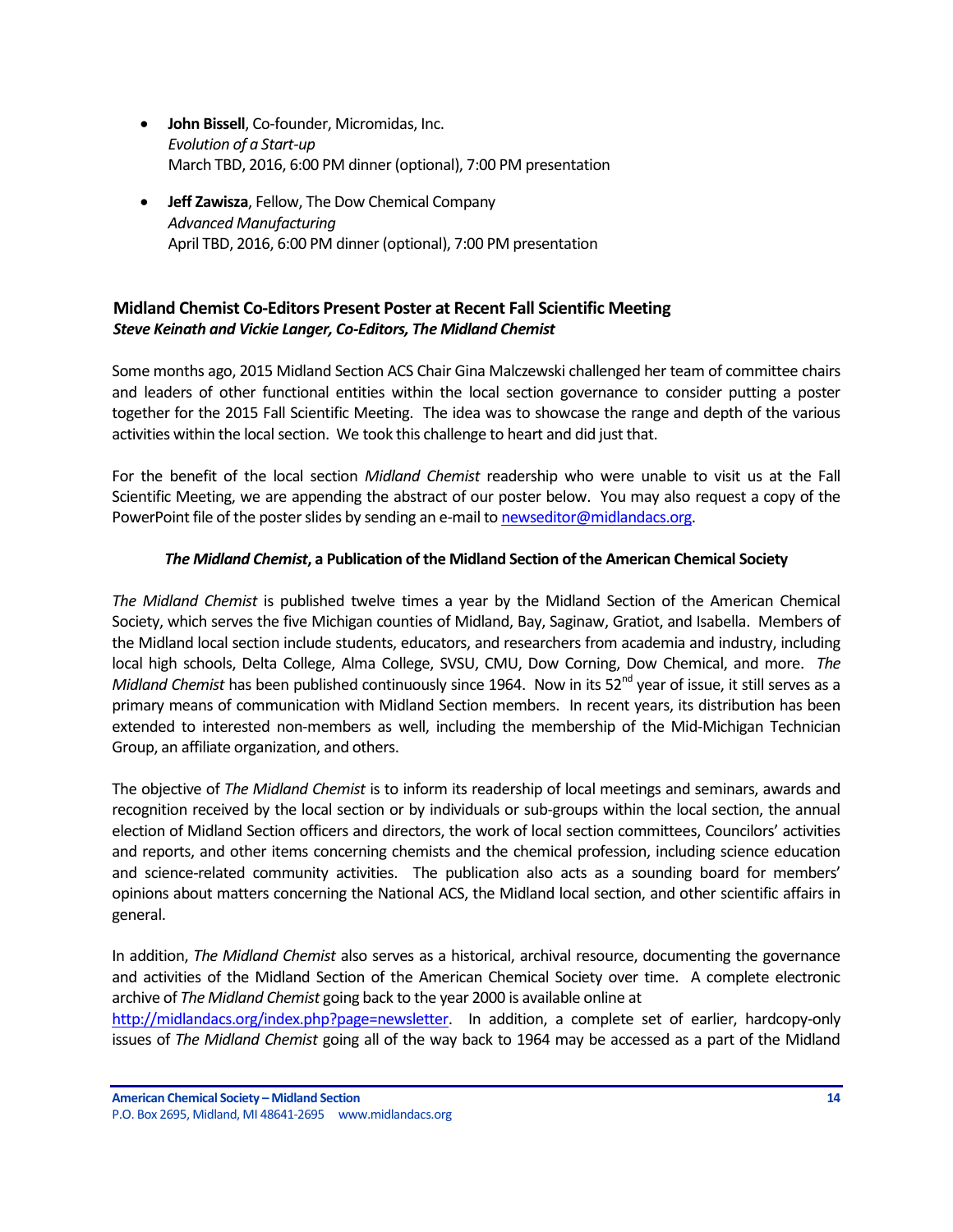Section's much larger historical archives collection housed within the Clarke Historical Library on the campus of Central Michigan University.

*The Midland Chemist* local section newsletter is primarily available online to its readership today with publication notification by e-mail. Subscriptions are free and the total distribution at present is approximately 750.



2015 *Midland Chemist* Co-Editors Vickie Langer (left) and Steve Keinath (right). Photo courtesy of Gavan Lienhart.

## <span id="page-14-0"></span>**Upcoming Dates, Events, and Other Updates**

- January 20 (6:00 8:00 PM) MMAIChE sponsored lecture, *Food: Footprints and Handprints*, presented by Rich Helling, Director of Sustainable Chemistry, The Dow Chemical Company (recipient of 2015 Chemical Engineer of the Year award). Location and time: Grand Traverse Pie Company, 2600 North Saginaw Road, Midland, 6:00 PM dinner (optional), 7:00 PM presentation. More information, including presentation abstract and short bio sketch of the presenter, is available or will be updated periodically in upcoming issues of the [MMAIChE Newsletter.](http://www.aiche.org/community/sites/local-sections/mid-michigan/newsletters) You may also contact Bruce Holden (Secretary, Mid-Michigan AIChE) a[t bsholden@dow.com.](mailto:bsholden@dow.com)
- February 1 (7:00 9:00 PM) ACS Board meeting, MCFTA Board Room (in person), or via a WebEx conference call connection at [Midland Section WebEx Board Meeting](https://meetings.webex.com/collabs/meetings/join?uuid=MDUIF3K1F2PHUAY4ZKRYDP7EXH-MIS), phone number: 866-299-7945, participant code: 9837036#.
- February 23 (6:00 8:00 PM) MMAIChE sponsored lecture, *The Pervasive and Surprising Uses of Silicones*, presented by Adam Peterson, Project Leader, Dow Corning Corporation. Location and time: Grand Traverse Pie Company, 2600 North Saginaw Road, Midland, 6:00 PM dinner (optional), 7:00 PM presentation. More information, including presentation abstract and short bio sketch of the presenter, is available or will be updated periodically in upcoming issues of the [MMAIChE Newsletter.](http://www.aiche.org/community/sites/local-sections/mid-michigan/newsletters) You may also contact Bruce Holden (Secretary, Mid-Michigan AIChE) at [bsholden@dow.com.](mailto:bsholden@dow.com)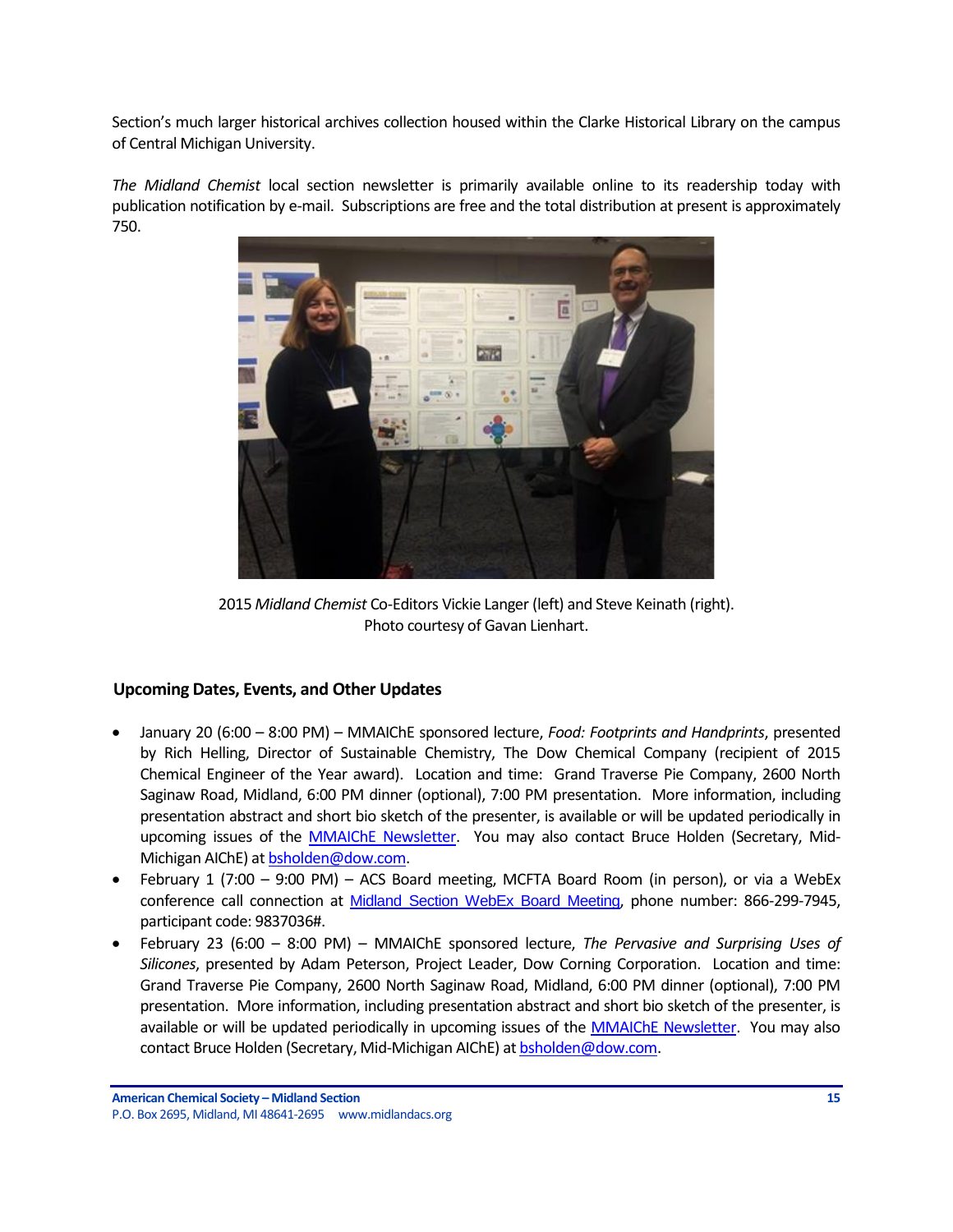- March TBD (6:00 8:00 PM) MMAIChE sponsored lecture, *Evolution of a Start-up*, presented by John Bissell, Co-founder, Micromidas, Inc. Location and time: Grand Traverse Pie Company, 2600 North Saginaw Road, Midland, 6:00 PM dinner (optional), 7:00 PM presentation. More information, including presentation abstract and short bio sketch of the presenter, is available or will be updated periodically in upcoming issues of the [MMAIChE Newsletter.](http://www.aiche.org/community/sites/local-sections/mid-michigan/newsletters) You may also contact Bruce Holden (Secretary, Mid-Michigan AIChE) a[t bsholden@dow.com.](mailto:bsholden@dow.com)
- March 7 (7:00 9:00 PM) ACS Board meeting, MCFTA Board Room (in person), or via a WebEx conference call connection at [Midland Section WebEx Board Meeting](https://meetings.webex.com/collabs/meetings/join?uuid=MDUIF3K1F2PHUAY4ZKRYDP7EXH-MIS), phone number: 866-299-7945, participant code: 9837036#.
- March 13–17, 251 $^{\rm st}$  ACS National Meeting & Exposition, San Diego, CA. For more information, see [http://www.acs.org/content/acs/en/meetings/spring-2016.html.](http://www.acs.org/content/acs/en/meetings/spring-2016.html)
- April TBD (6:00 8:00 PM) MMAIChE sponsored lecture, *Advanced Manufacturing*, presented by Jeff Zawisza, Fellow, The Dow Chemical Company. Location and time: Grand Traverse Pie Company, 2600 North Saginaw Road, Midland, 6:00 PM dinner (optional), 7:00 PM presentation. More information, including presentation abstract and short bio sketch of the presenter, is available or will be updated periodically in upcoming issues of the [MMAIChE Newsletter.](http://www.aiche.org/community/sites/local-sections/mid-michigan/newsletters) You may also contact Bruce Holden (Secretary, Mid-Michigan AIChE) a[t bsholden@dow.com.](mailto:bsholden@dow.com)
- April 1 Deadline for Midland Section ACS Spring Awards nominations to honor outstanding educators, volunteers, and colleagues. For more information, contact Diana Deese, Midland Section ACS Awards Committee Chair, a[t dkdeese@dow.com](mailto:dkdeese@dow.com) or 989-636-9915.
- April 4 (7:00 9:00 PM) ACS Board meeting, MCFTA Board Room (in person), or via a WebEx conference call connection at [Midland Section WebEx Board Meeting](https://meetings.webex.com/collabs/meetings/join?uuid=MDUIF3K1F2PHUAY4ZKRYDP7EXH-MIS), phone number: 866-299-7945, participant code: 9837036#.
- April 12, 2016 (save the date) Evening dinner meeting with Jacqueline K. Barton, 2015 National ACS Priestley Medal recipient; Chair, Division of Chemistry & Chemical Engineering and Arthur & Marian Hanisch Memorial Professor, California Institute of Technology; and Board member of The Dow Chemical Company. For more information, contact Michelle Cummings a[t michelle.cummings@dowcorning.com.](mailto:michelle.cummings@dowcorning.com)
- April 27 (save the date, evening program) Midland Section ACS Spring Awards Banquet, Great Hall and Convention Center, 5121 Bay City Road, Midland. For more information, contact Diana Deese, Midland Section ACS Awards Committee Chair, a[t dkdeese@dow.com](mailto:dkdeese@dow.com) or 989-636-9915.
- May 2 (7:00 9:00 PM) ACS Board meeting, MCFTA Board Room (in person), or via a WebEx conference call connection at [Midland Section WebEx Board Meeting](https://meetings.webex.com/collabs/meetings/join?uuid=MDUIF3K1F2PHUAY4ZKRYDP7EXH-MIS), phone number: 866-299-7945, participant code: 9837036#.
- May  $18-21 47$ <sup>th</sup> ACS Central Regional Meeting, Covington, KY. For more information, see [http://www.acscerm2016.org/main/.](http://www.acscerm2016.org/main/)
- June 6 (7:00 9:00 PM) ACS Board meeting, MCFTA Board Room (in person), or via a WebEx conference call connection at [Midland Section WebEx Board Meeting](https://meetings.webex.com/collabs/meetings/join?uuid=MDUIF3K1F2PHUAY4ZKRYDP7EXH-MIS), phone number: 866-299-7945, participant code: 9837036#.
- August 21–25 252<sup>nd</sup> ACS National Meeting & Exposition, Philadelphia, PA. For more information, see [http://www.acs.org/content/acs/en/meetings/nationalmeetings/meetings.html.](http://www.acs.org/content/acs/en/meetings/nationalmeetings/meetings.html)